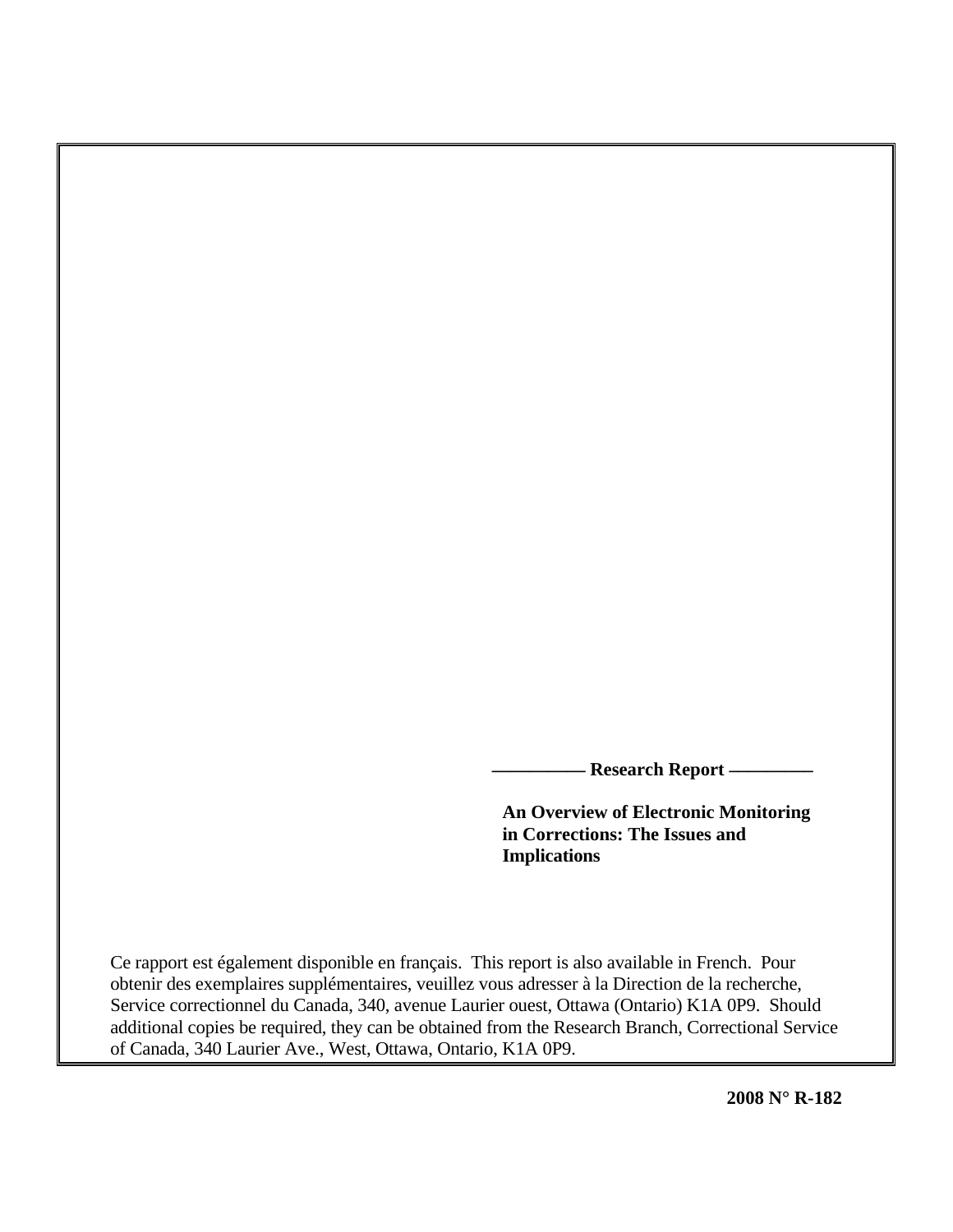

**Shauna Bottos** 

**Research Branch Correctional Service Canada** 

**April 2007**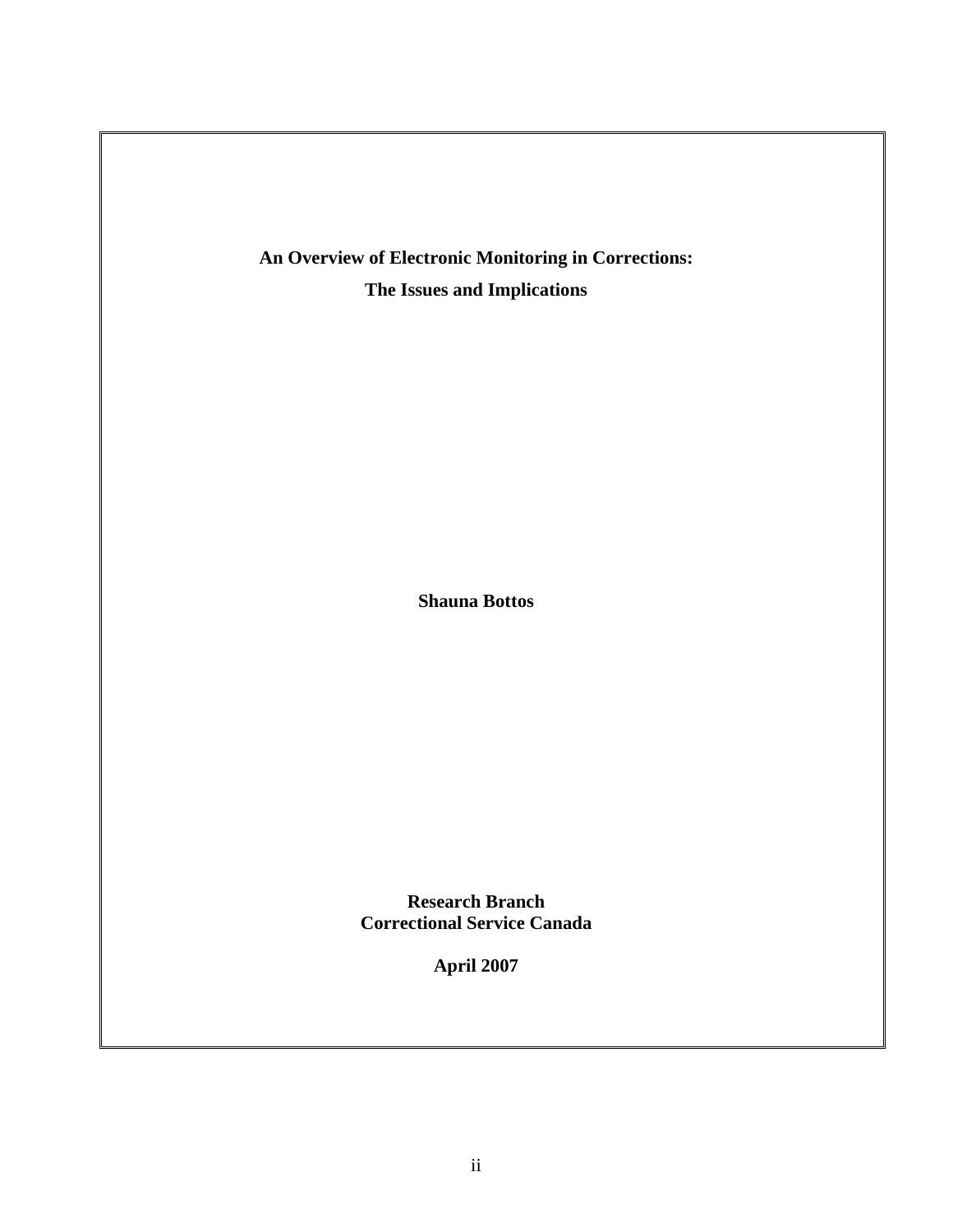# **ACKNOWLEDGEMENTS**

<span id="page-2-0"></span>The author would like to thank Dr. Christa Gillis and Dr. Brian Grant for their editorial work on this project, as well as the insightful comments they provided throughout its completion. Additionally, the background information on electronic monitoring provided by Kristi Squires was greatly appreciated.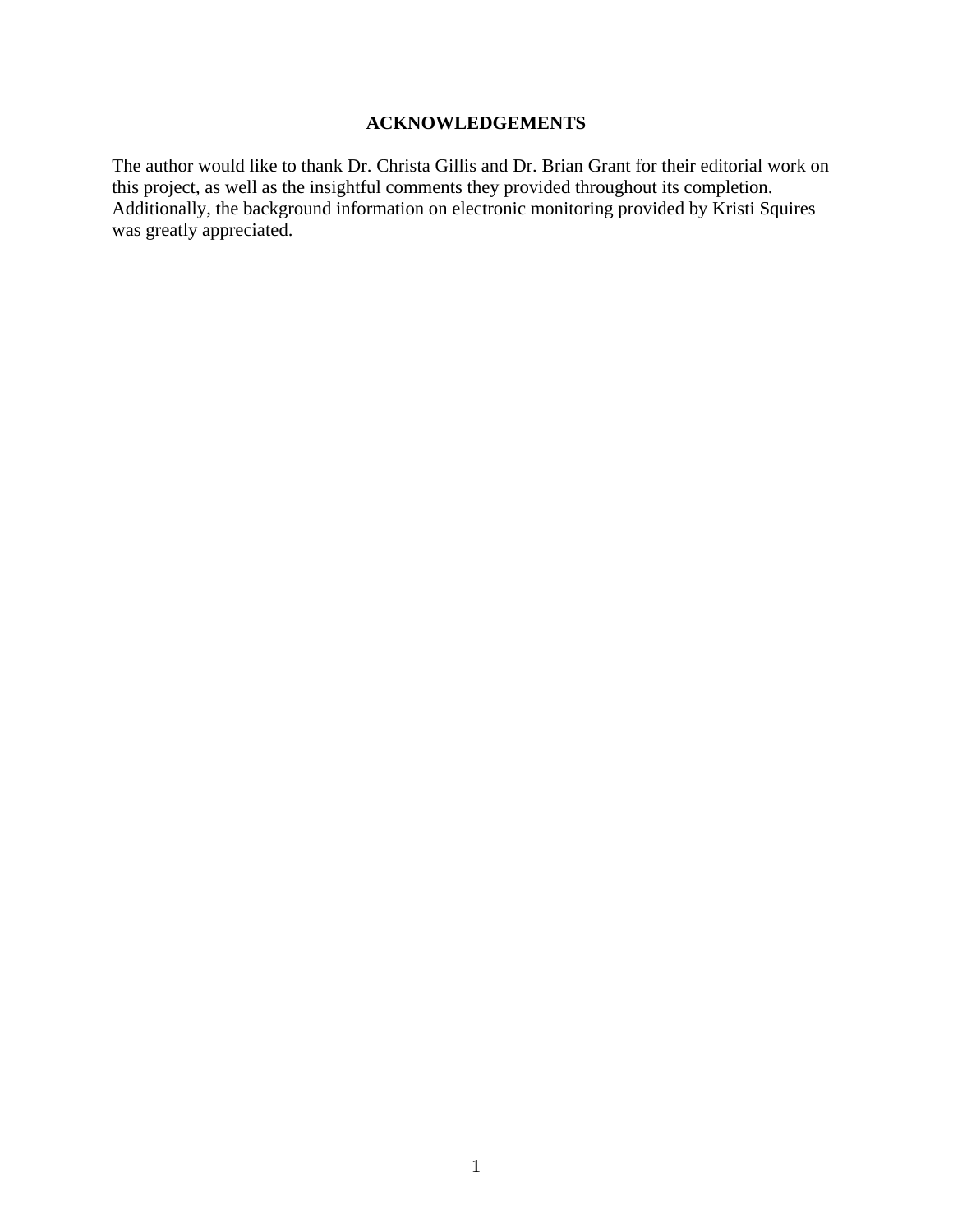## **EXECUTIVE SUMMARY**

<span id="page-3-0"></span>The past two decades have borne witness to substantial advances in the technology sector that have since been incorporated into contemporary correctional practices. The increasingly widespread use of electronic monitoring (EM) to enhance supervision of offenders in the community is particularly noteworthy in this regard. The present literature review provides an overview of the emergence of EM in corrections, the types of equipment used, and their relative strengths and weaknesses. Controversial issues surrounding the implementation of EM programs are also highlighted. This paper concludes with a number of recommendations for agencies interested in implementing EM programs, as well as important directions for future research to explore. The need for greater inter-disciplinary collaboration is underscored in this process.

Despite having been in place since the 1980s, the utility of EM programs in meeting such objectives as reducing prison populations, providing a cost-effective alternative to incarceration or other community-based programs, and successfully rehabilitating and re-integrating offenders into society, has been the subject of considerable debate. Early outcome evaluations of EM programs produced largely dismal results (Rogers & Jolin, 1989). However, the evidence that has frequently been reviewed has been plagued by several methodological shortcomings (Bonta, Rooney, & Wallace-Capretta, 1999; Rogers & Jolin, 1989). In particular, small sample sizes characterize much of the research to date, as does the failure to include any or adequate comparison groups (Bonta et al., 1999), factors that will make finding any significant effects difficult and hamper the interpretation of results, respectively. Moreover, even when comparison groups have been included, the failure to randomly assign participants to experimental and control groups creates uncertainty as to whether any observed differences between the groups are due to the program itself or are simply reflective of differences in sample characteristics (Rogers & Jolin, 1989). Since many of the early studies were conducted on offenders who were at a low risk to re-offend, regardless of whether they were being monitored, this has also raised scepticism that any lower recidivism rates noted for such individuals were actually attributable to the EM practices as opposed to offenders' initial risk level (e.g., Bonta et al., 1999).

More recently, larger-scale evaluations that have taken into account offenders' risk level, and which have employed greater methodological rigor and superior data analytic techniques, have begun to emerge, and provide a number of encouraging results. In these studies, EM is reported to result in lower recidivism, technical violation, and revocation rates for the duration of its use (Florida Department of Corrections [FDOC], 2003; Padgett, Bales, & Blomberg, 2006). At present, it remains too early to address whether these programs will lead to long-term behavioural change, and a similar argument can be made concerning their relative cost savings.

Thus, the results on the effectiveness of EM programs in meeting their stated objectives have been equivocal and mixed. While it is unlikely that EM will ever come to replace the direct human contact characteristic of traditional probation or parole, or ever negate the need for other correctional programs, it may very well prove to be a useful aid in community supervision, and may demonstrate merit when used as one component of a multi-need, individualized rehabilitation program. It is concluded that further research addressing these issues is needed in a Canadian context.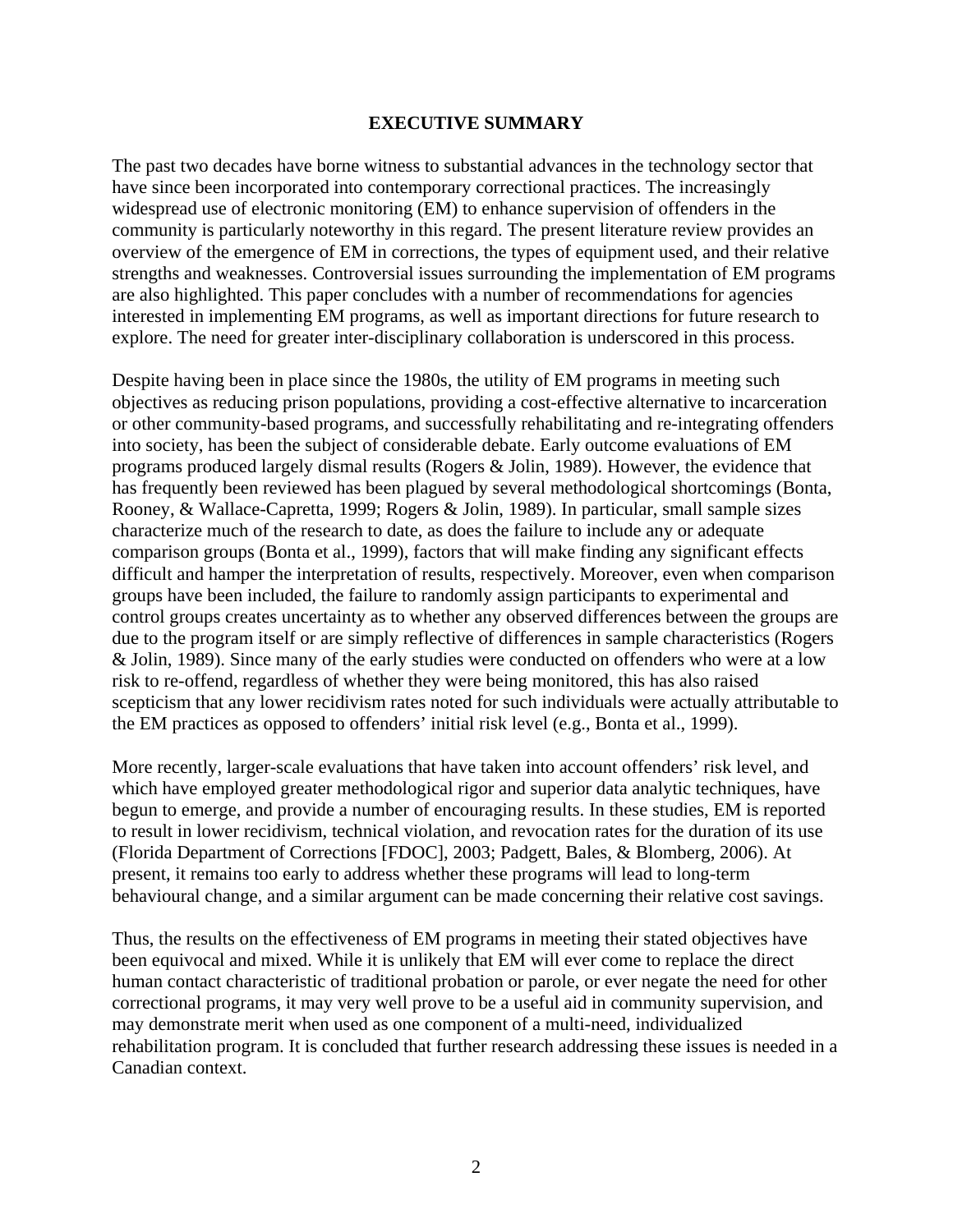<span id="page-4-0"></span>

| Global Positioning Satellite (GPS) vs. Radio Frequency (RF) Technology 11 |
|---------------------------------------------------------------------------|
|                                                                           |
|                                                                           |
|                                                                           |
|                                                                           |
|                                                                           |

# **TABLE OF CONTENTS**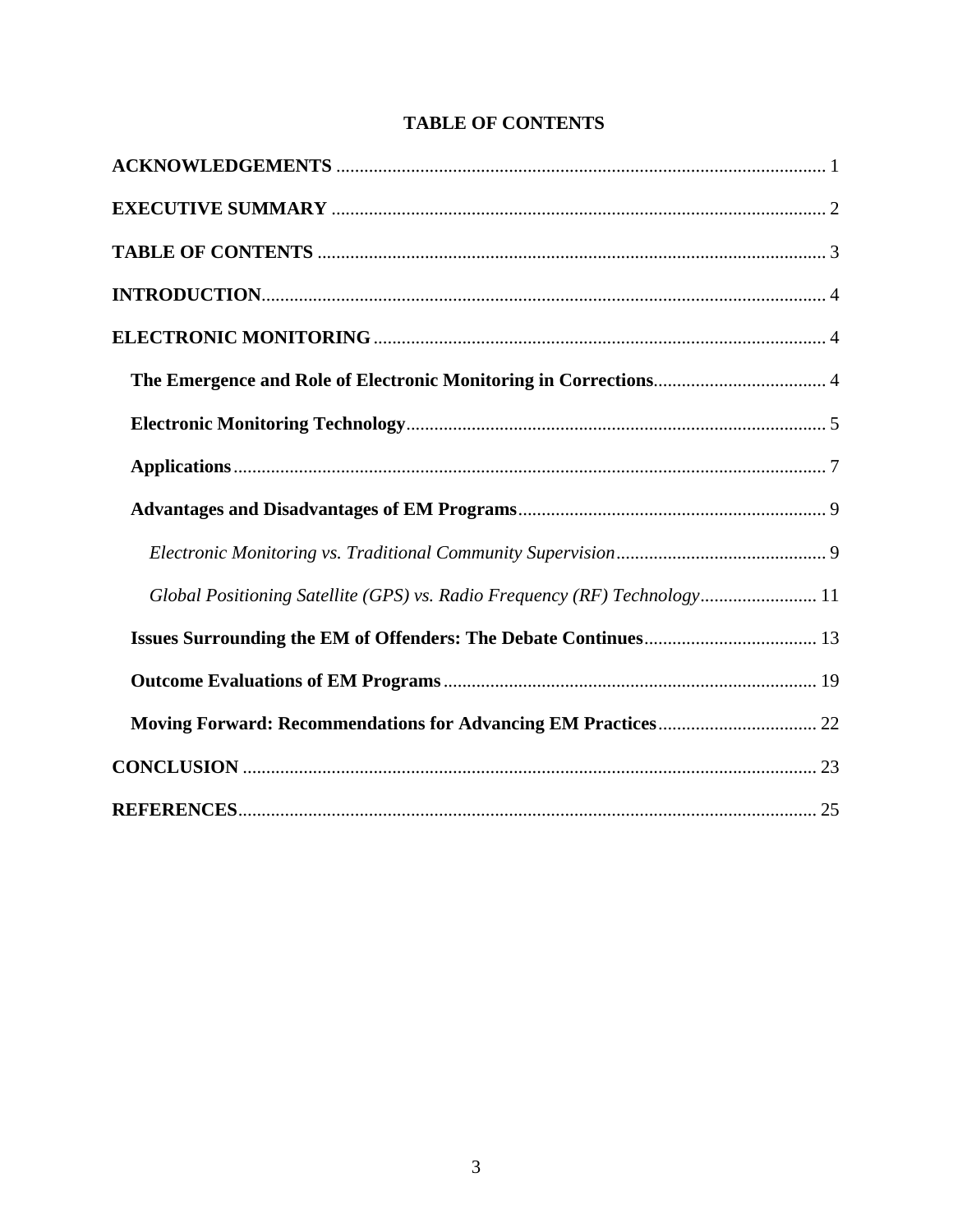## **INTRODUCTION**

<span id="page-5-0"></span>Over the past two decades, the exponential growth of prison populations worldwide has brought about a renewed interest in community-based programs that could serve to divert offenders from prison while simultaneously ensuring that the public is protected from further harm. Research in the technology sector has capitalized on this growing need, and has led to the development of electronic monitoring (EM) equipment as a viable alternative to incarceration for several subgroups of offenders, as well as an adjunct to traditional community supervision practices. Now widely implemented in several jurisdictions in the United States, the United Kingdom, Europe and, increasingly, in Canada, there are still a number of legal and ethical issues regarding the implementation of EM programs (Black & Smith, 2003; John Howard Society of Alberta [JHSA], 2000, 2006). Also, the practical merits of these programs in terms of their rehabilitative efficacy and ability to reduce criminal behaviour following their completion remain unclear (Bonta et al., 1999; Renzema & Mayo-Wilson, 2005). This review begins with a brief overview of the history of EM practices and technology, the rationale underlying their use, and contemporary applications of these developments. The thrust of this paper, however, is directed towards highlighting the advantages and disadvantages of EM, the dominant issues surrounding its implementation, and the results of the outcome evaluations conducted to date. This literature review will clearly indicate that the results surrounding the utility of EM programs have been inconsistent, but that there is enough support for it to merit further study into how such programs might work in a Canadian context.

#### **ELECTRONIC MONITORING**

#### **The Emergence and Role of Electronic Monitoring in Corrections**

 Although the concept of electronically monitoring offenders in the community was conceived in the 1960s, its implementation in corrections did not become a reality until the 1980s (Nellis, 1991). Though initially intended to be a humane and inexpensive alternative to custody for some individuals, the motives underlying the use of EM vary widely, and many other functions of such programs have since been realized (Black & Smith, 2003; Martinovic, 2002; Payne & Gainey, 2004; Renzema & Mayo-Wilson, 2005). In particular, EM has been used for detention, restriction, and surveillance purposes by ensuring that offenders are in a designated place, that they do not enter proscribed areas or contact prohibited individuals, and that their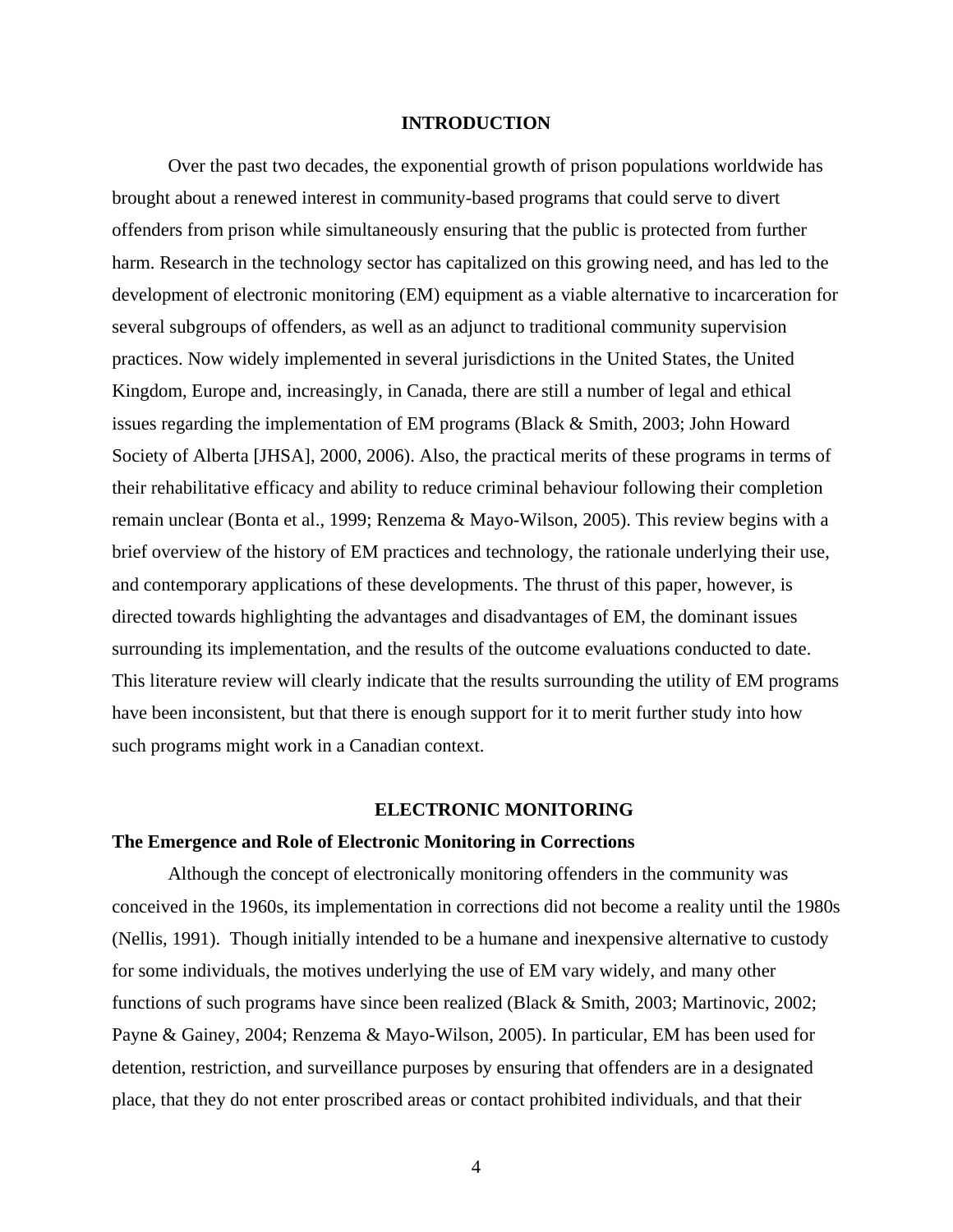<span id="page-6-0"></span>movements may be continuously tracked, respectively (Black & Smith, 2003). Such practices underline the potential for EM to achieve an intricate balance between being punitive, thus satisfying the public's desire for retribution, and facilitating behavioural change by encouraging more socially responsible behaviour (i.e., rehabilitating the offender) (Gainey & Payne, 2000; Gainey, Payne, & O'Toole, 2000; White, 2001). Martinovic (2002) cited several additional aims of EM programs, such as reducing the public's tax burden by avoiding the prohibitive costs associated with incarceration, as well as protecting the offender from the corrupting and stigmatizing effects of institutional confinement, and the need to maintain family and community ties. Ultimately, all EM programs have the objective of suppressing criminal behaviour through increased accountability and monitoring, thereby enhancing public safety beyond that achieved by the more traditional community supervision practices of probation and parole, and it is hoped that recidivism rates are reduced in the long-term (Renzema & Mayo-Wilson, 2003). As technological advances continue to be made, new and improved forms of EM have emerged, many of which may prove valuable in achieving these goals.

#### **Electronic Monitoring Technology**

 Various types of EM devices have been developed over the years, with each successive generation improving upon its predecessors, both in terms of their functionality and portability. Today, EM equipment comes in two general forms: continuously signalling or "active" systems and programmed contact or "passive" systems (JHSA, 2000). In essence, active systems require the individual to wear a transmitter, usually in the form of an ankle bracelet, which continuously emits a signal to a receiver unit connected to his or her landline telephone (Rondinelli, 1997). The receiver unit then relays the signal to a computer at the monitoring centre, where any signal interruptions with the offender's schedule, or any attempts to tamper with the equipment, can be detected and reported to the appropriate authorities. During their initial use, though called "continuous signalling" technology, the devices were typically used only to monitor an offender's presence or absence at a single location, most commonly his or her place of residence (Renzema & Mayo-Wilson, 2005). Over time, their application expanded to areas outside the home, such as work and treatment programs. Variations were also developed that utilized mobile equipment allowing for the detection of the individual's device, enabling authorities to conduct drive-bys of where the person should or should not be (Mukherjee, 1999). Therefore, active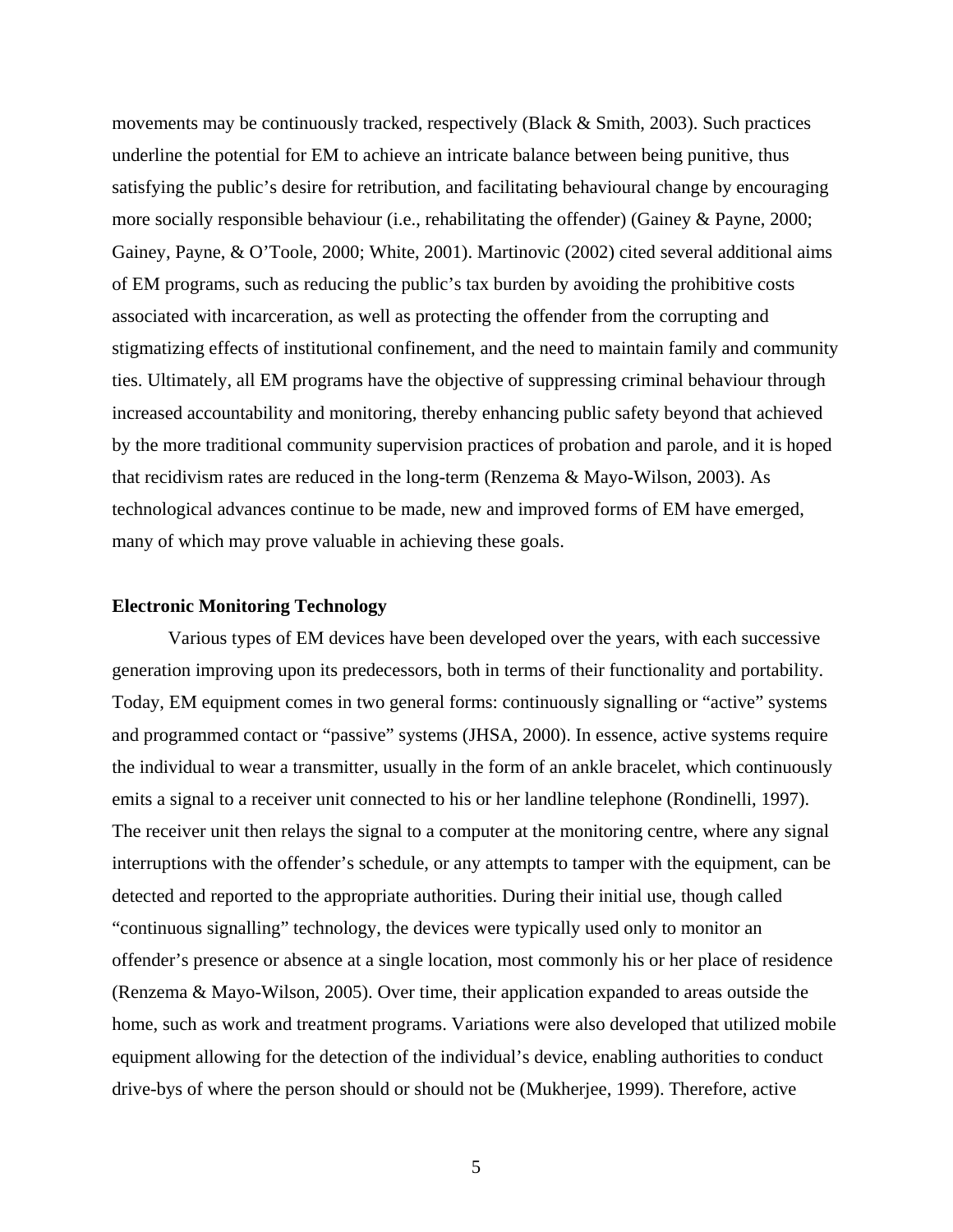systems quickly came to be recognized as an important supervisory tool that could be used to enhance traditional community supervision practices.

In contrast to active systems that continuously emit a signal to a receiver, passive systems use a computer to call the offender at random or specified times to ensure the wearer is where he or she is supposed to be (Crowe, 2002). As such, they are "passive" in that the offender's presence is only noted when the computer calls. While a variety of different techniques have been used to confirm an offender's presence with these systems, one of the more common means of achieving this goal requires the offender to wear a device strapped to his or her wrist which is inserted into a verifier box connected to the telephone when the computer calls (Schmidt, 1998). Voice verification, which analyzes the offender's voice when he or she answers a call, and biometric fingerprint and retinal scans have likewise been employed (Mukherjee, 1999), as have systems that require the offender to respond to a pager, with caller-ID technology verifying the individual's location (JHSA, 2000). In comparison to its active counterpart, passive systems are limited by the fact that they do not provide immediate notification of location or condition violations during the intervals between calls.

In general, the first generation of EM technology relied on radio frequency (RF) transmissions, and such systems continue to be the dominant form of surveillance equipment utilized (Lilly, 2006). RF systems are based on the principle of maintaining an electronic tether between the device (i.e., bracelet) worn by the offender and the receiver unit, with the status of the offender reported by a conventional telephone line. However, as many have noted, such systems are unable to track an offender's movements, and are instead limited to verifying whether the individual is at an approved location at a specified point in time (Black & Smith, 2003; JHS, 2000). Hence, they serve primarily detention purposes (Black & Smith, 2003). As a result of this limitation, there has been growing interest in the application of the more advanced Global Positioning Satellite (GPS) technology as an alternative tool to enhance the supervision of offenders in the community (Lilly, 2006). Available in both active and passive formats, compared to RF systems, GPS technology has the added advantage of being able to continuously track an offender's movement 24 hours a day in "real time" when active systems are used. In addition, inclusion and exclusion zones can be programmed designating the geographic locations an individual is and is not permitted to enter, respectively. Passive GPS operates in a similar manner, but the location and movement data are downloaded, usually once a day, when the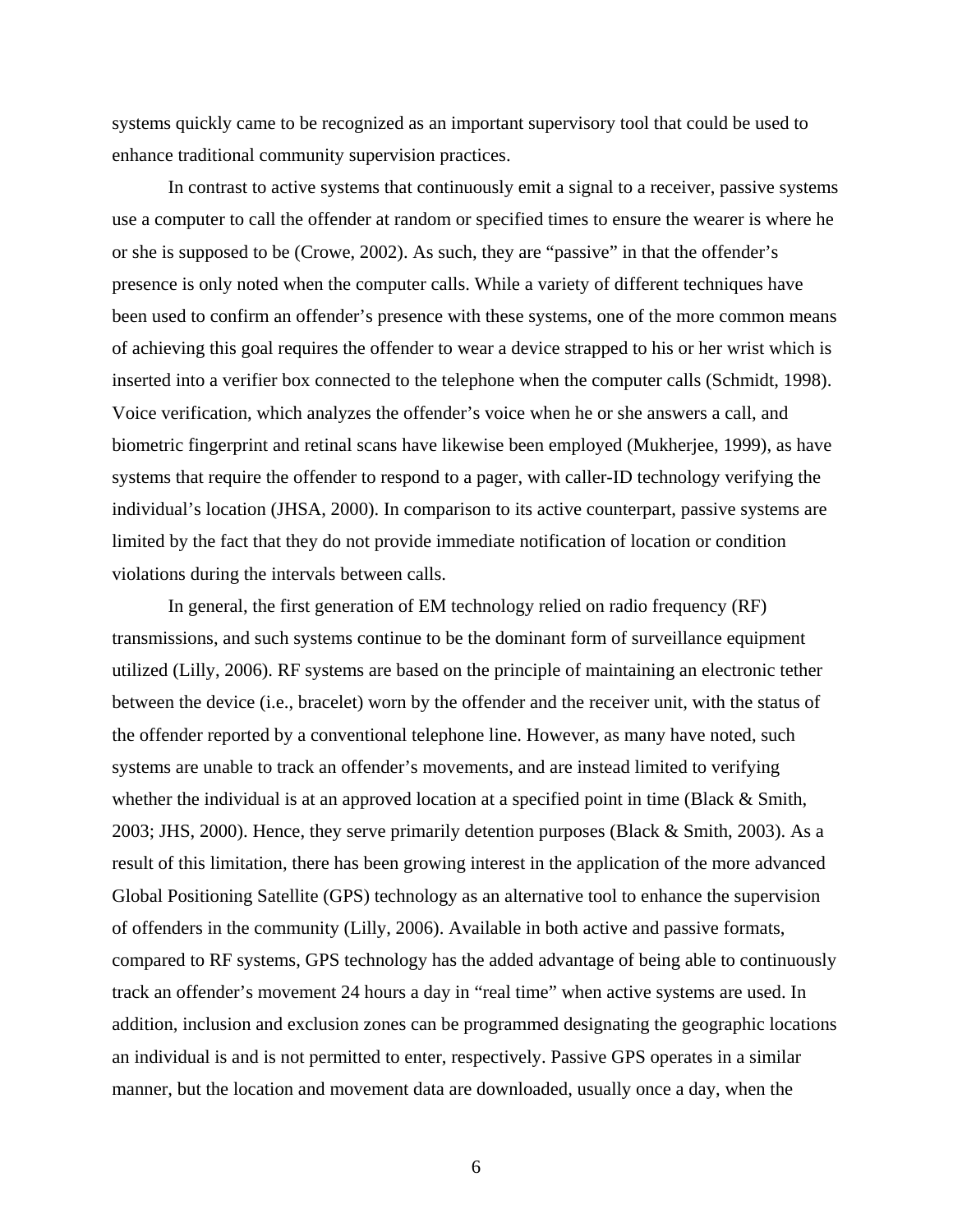<span id="page-8-0"></span>offender returns home and places the device in a cradle that connects to the monitoring agency. In both its active and passive forms, GPS technology essentially operates by receiving signals from a constellation of satellites which triangulate a position, and store or communicate that location to a monitoring centre. To accomplish this feat, the individual must wear an ankle or wrist bracelet and carry a transmitter, the latter of which relays a signal indicating the offender's position to the agency tracking him or her. The monitoring centre is alerted to any program or boundary violations either immediately (in the case of an active system), or on a delayed basis (in the case of a passive system), and these violations are subsequently relayed to the probation officer and, if the victim chooses to be notified, he or she is alerted by a beeper (Office of Program Policy Analysis and Government Accountability [OPPAGA], 2005). Tampering with the equipment also results in an immediate notification being sent to the call centre. Thus, GPS technology, particularly in its active form, represents a significant evolution in offender monitoring practices. Not only is such technology able to ensure that an offender is in a designated location at a specific time, but it is also able to restrict the areas an offender can and cannot enter, and track his or her movements in real time (Black & Smith, 2003). As will become evident in the following sections, while such advantages hold considerable promise for enhancing community management practices, the continuous surveillance associated with their use raises human rights concerns.

## **Applications**

Since its emergence in community corrections, EM has been used on a variety of offender groups and at different phases of the justice process (Black & Smith, 2003; Maxfield & Baumer, 1990). For instance, many EM programs are comprised of property or drug-related offenders, and the utility of applying this technology to high-risk sexual and habitual offenders is increasingly being realized (Courtright, Berg, & Mutchnick, 2000; FDOC, 2003; Minnesota Department of Corrections, 2006; OPPAGA, 2005; Roy, 1997). Even though EM has been implemented in similar ways worldwide, the manner in which EM is applied tends to vary according to the risk level of the offender (Renzema & Mayo-Wilson, 2005). With low-risk offenders, for example, EM is generally used either by itself or in conjunction with other forms of low-contact monitoring, whereas with moderate- and high-risk offenders, EM is more commonly only one component of a multi-faceted program that is combined with more extensive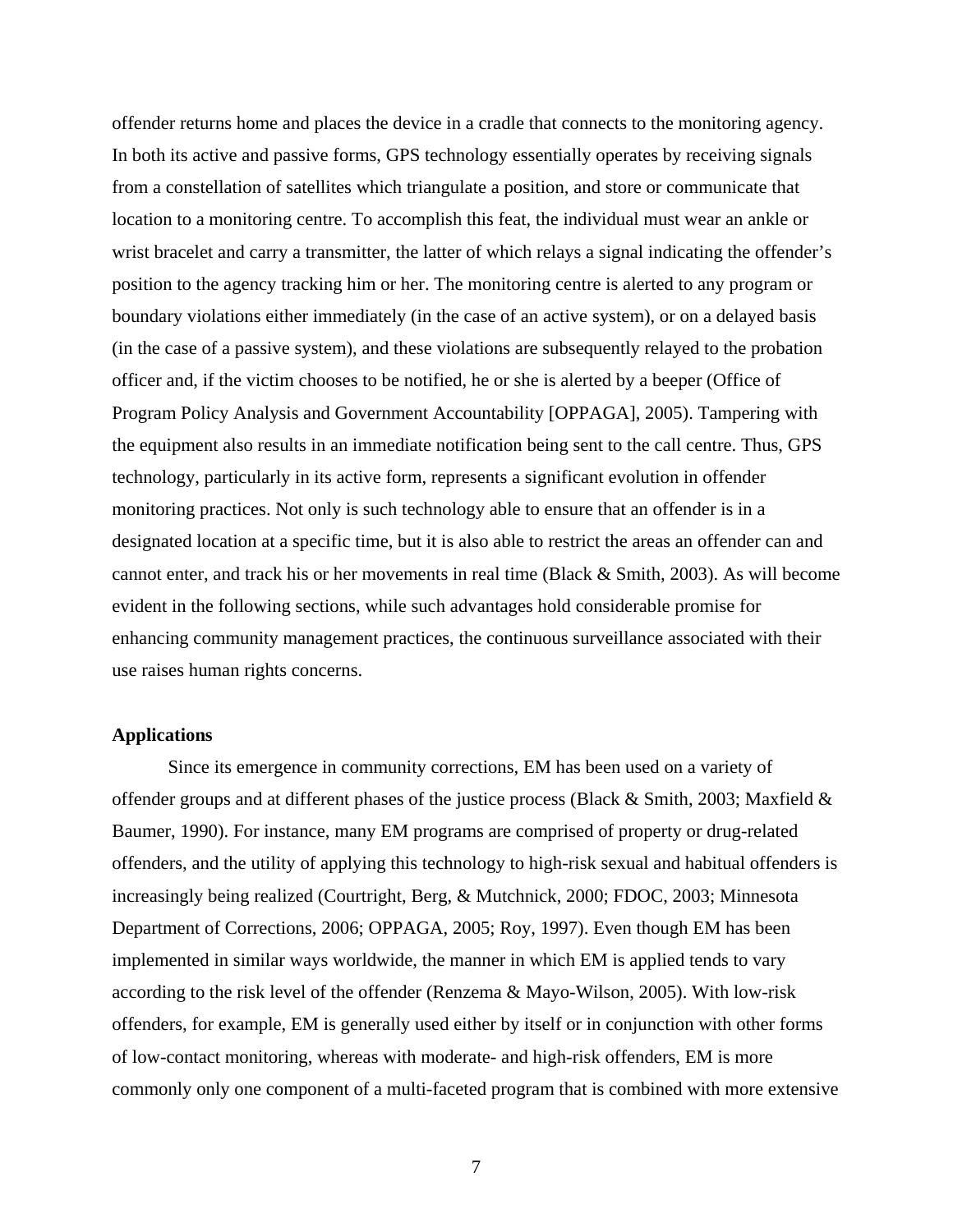human contact or supervision (Renzema & Mayo-Wilson, 2005). The present section underscores the further versatility of EM programs by addressing the three stages of the criminal justice process within which EM may be employed: the pre-trial phase, at sentencing, and following a period of incarceration. Although the primary objectives of such programs may differ in emphasis according to the stage in question, all seek to control offender risk and ensure public safety (Albrecht, 2005).

During the pre-trial stage, EM may be used as a condition of being granted bail or when a judge elects to release the accused on a recognizance bond (Black & Smith, 2003; JHSA, 2006; Maxfield & Baumer, 1990). In the case of a recognizance bond, which does not require financial remuneration as a condition of release, EM enables offenders with limited financial resources to return to their homes to await trail, rather than spending this time in custody (JHSA, 2006). EM during this stage can be used as a form of surveillance to reduce flight risk, to ensure that any conditions imposed are followed, and to minimize the likelihood that other offences will be committed (Black & Smith, 2003). When used prior to trial, EM has generally been shown to be an effective strategy for achieving these goals (Altman, Murray,  $\&$  Wooten, 1997; Cooprider  $\&$ Kerby, 1990), and it has the added benefits of being cost-effective relative to incarceration and allowing suspects to avoid the criminogenic environment characteristic of custodial settings (Payne & Gainey, 2004).

In addition to its use during the pre-trial phase, EM may also be employed as a primary sentencing option as a means of enforcing certain restrictions on the liberty of an offender (Black & Smith, 2003; JHSA, 2006). This application of EM lies at the core of home detention schemes which seek to keep the offender confined to his or her place of residence during curfew hours. Unlike pre-trial arrangements, EM in this context is utilized by the court system as a form of punishment through its home detention capacity, though its restrictive and surveillance capabilities are likewise realized (Black & Smith, 2003). EM is currently available as a primary sentence in the United States, and tends to be viewed as being somewhat more lenient than incarceration, but harsher than probation (Black & Smith, 2003). Importantly, there is some evidence suggesting that EM as a sanction may be punitive while simultaneously having rehabilitative qualities, and that it may also increase public safety by reducing the likelihood that new offences will be committed (Bonta, Wallace-Capretta, & Rooney, 2000a; Courtright et al., 2000; Payne & Gainey, 2000).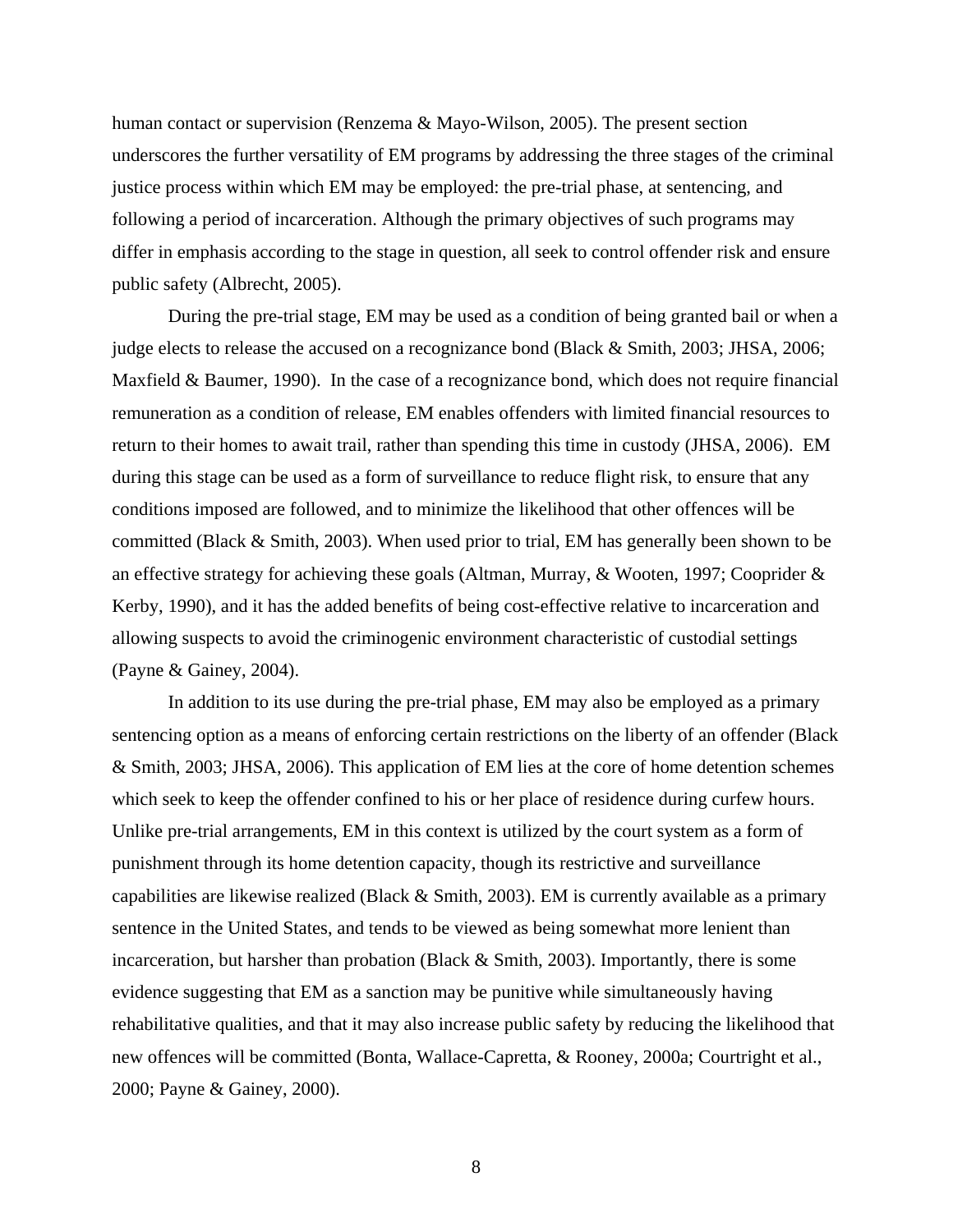<span id="page-10-0"></span>Among all of its applications, the most common use of EM programs is their use following a period of incarceration as a condition of early release (i.e., parole) (JHSA, 2006). Here, the objectives of EM programs are primarily re-integrative and rehabilitative in nature (Black & Smith, 2003; Payne & Gainey, 2004). More specifically, by providing a gradual transition from completely externalized control over offenders' behaviour while incarcerated, these programs seek to internalize a sense of personal accountability through the shaping techniques (i.e., positive and negative reinforcements) made possible by continued vigilance over offenders' behaviour in the community. It is hoped that such monitoring will encourage more socially responsible behaviour and that this behavioural change will be maintained in the longterm. As will be further elaborated upon below, evaluations of the effectiveness of EM programs in achieving such goals have provided mixed results, with some studies showing lower recidivism and revocation rates among program participants relative to offenders released into the community who are not monitored electronically (FDOC, 2003; OPPAGA, 2005; Padgett et al., 2006), and others reporting no differences between the groups (Bonta et al., 2000a, 2000b; Renzema & Mayo-Wilson, 2005).

#### **Advantages and Disadvantages of EM Programs**

 Similar to any type of correctional program, EM has both advantages and disadvantages associated with its use. In this section, any beneficial effects of EM programs compared to traditional community supervision practices (i.e., probation and parole) are underscored, as are their limitations. The relative merits of GPS technology over RF equipment, in both their active and passive formats, will also be highlighted.

## *Electronic Monitoring vs. Traditional Community Supervision*

 Undoubtedly, the most salient and important advantages associated with EM programs lie in their ability to aid probation and parole officers in monitoring and managing offenders' behaviour in the community. Indeed, the use of EM changes the nature of the supervisorparticipant relationship, and provides an objective, reliable basis upon which sanctions (e.g., tightened curfew) and rewards (e.g., less restrictive curfew) can be based. Moreover, the enhanced level of supervisory control, beyond that afforded by direct human contact alone, augments offender accountability and ultimately has the potential to reduce their likelihood of reoffending (FDOC, 2003; Padgett et al., 2006). As mentioned previously, another advantage of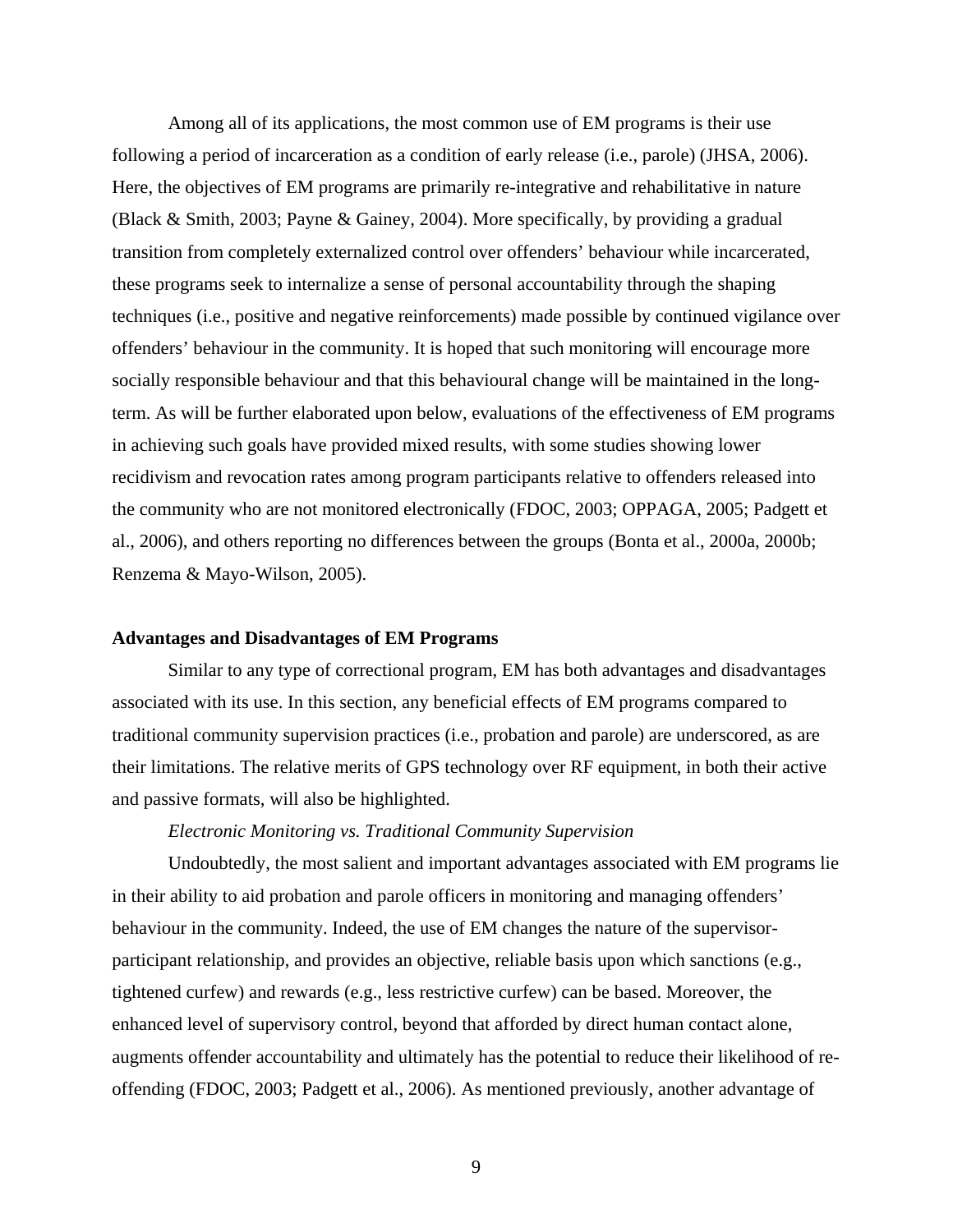EM programs is their versatility with diverse offender groups and across various stages of the criminal justice process (Black & Smith, 2003; Payne & Gainey, 2004). Allowing offenders to serve all or part of their sentence in the community as opposed to prison also has the potential to reduce prison populations and the need to build more correctional facilities, both of which can lead to increased cost savings for taxpayers (Black & Smith, 2003; Boelens, Jonsson, & Whitfield, 2003). Such savings, however, are only likely to be realized when EM is used as an alternative to incarceration, as opposed to in addition to already existing non-custodial orders (Black & Smith, 2003; Clear, White, & Presnell, 1998). However, EM appears to be predominantly used as an additional community supervision tool rather than as a diversion from custody (Bonta et al., 1999; OPPAGA, 2005). These practices will impact not only the costeffectiveness of EM programs, but also supports concerns surrounding the "net-widening" effect to be described shortly.

Finally, and in accordance with one of the primary goals of all contemporary correctional programs (Andrews & Bonta, 2003), EM is put forward by some to be a major tool in offender rehabilitation and reintegration efforts (Boelens et al., 2003; Padgett et al., 2006). Offender rehabilitation, or the modification of antisocial behaviour, is suggested to result through the gradual shaping and internalization of behavioural control, largely as a consequence of being under constant supervision (Gainey & Payne, 2000). The re-integrative effects, on the other hand, are proposed to occur by diverting individuals from the highly criminogenic atmosphere characteristic of incarcerated settings, exerting greater control over their behaviour than standard probation or parole, and placing offenders in a better position to maintain employment and family and community ties (Black & Smith, 2003; Gainey & Payne, 2000). EM programs may also help to avoid the negative psychological effects associated with incarceration (Black & Smith, 2003).

Despite these advantages, several limitations of EM programs remain. Notwithstanding the improved ability to monitor offenders' actions, EM equipment does not guarantee that an offender will not behave unlawfully or that the authorities will be able to intervene before a victim is harmed. The system can only report what it knows, which is where the offender is or has been. At the same time, the less onerous conditions of EM relative to incarceration may be perceived by victims and the public as being too lenient a sentence with minimal retributive qualities (Black & Smith, 2003).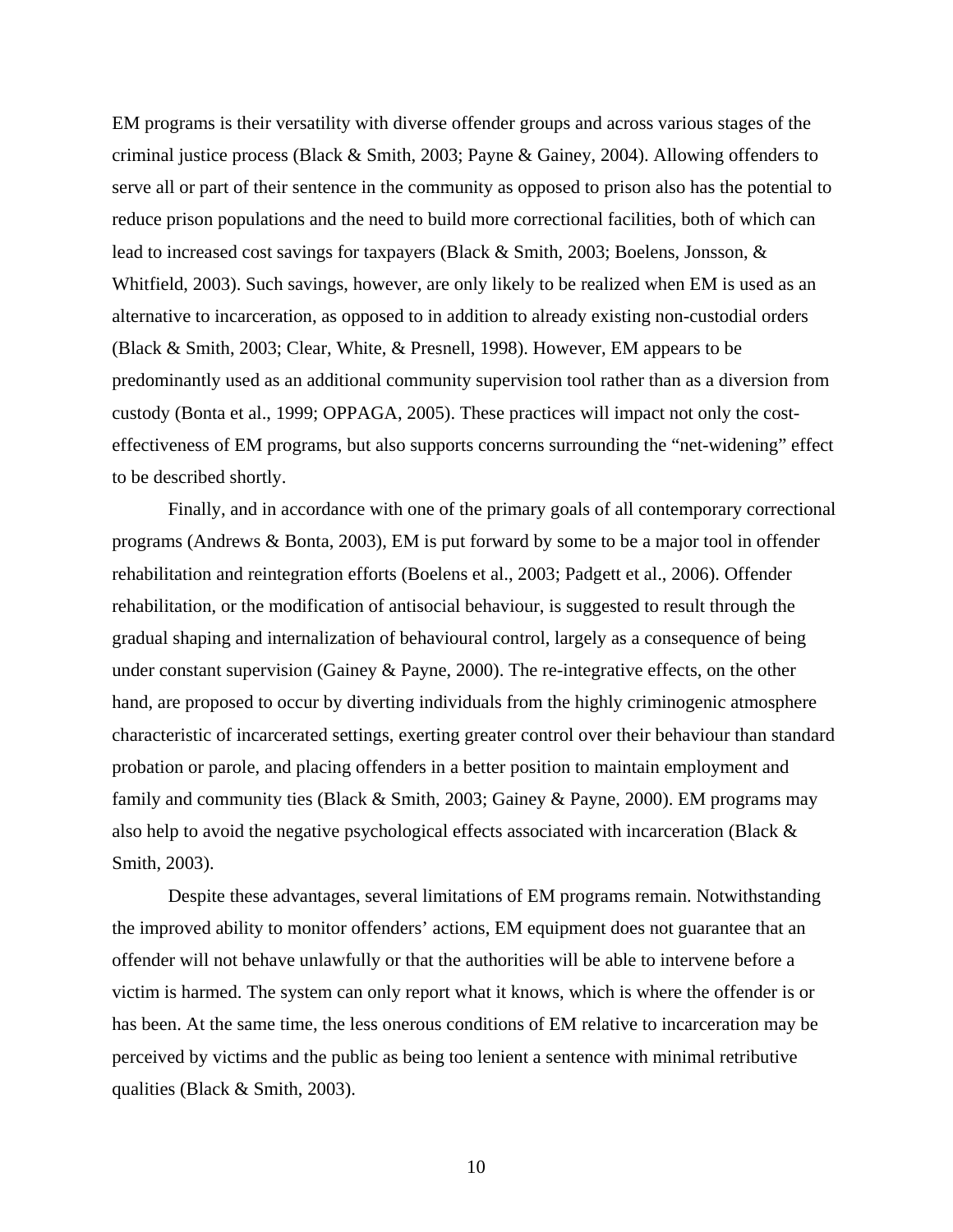<span id="page-12-0"></span>Other disadvantages lie in the technology itself. Problems with technology, particularly the equipment and monitoring capabilities, may include technical faults, poor monitoring coverage, equipment failure, and uncomfortable devices (Gibbs & King, 2003). Moreover, although safeguards have been put in place to detect tampering, none of the devices developed to date are tamperproof, and the destruction of the receiver or bracelet can lead to all information regarding the individual's whereabouts being lost (MDOC, 2006).

Another limitation characteristic of all forms of EM surrounds the issue of the rehabilitative capacity of equipment in the absence of a program addressing offenders' underlying criminal tendencies, a point which has been challenged by many of those working with offender populations (e.g., Bonta et al., 2000b; Renzema, 2003). Indeed, despite high EM program completion rates, the evidence in favour of its rehabilitative effects is tenuous at best (Bonta et al., 2000a).

A final noteworthy limitation of EM is that, despite avoiding the adverse psychological effects associated with incarceration, these effects may still be experienced by some EM program participants. For example, the hardware the offenders are required to wear serves as a daily visible reminder that they are being monitored, which could conceivably be embarrassing for the individual. The stigmatizing effect of having a criminal history may also be compounded by having to wear an EM device, with many employers reluctant to hire individuals who are under such enhanced scrutiny (Mayer, 2004). Both of these factors may impede offender reintegration efforts.

## *Global Positioning Satellite (GPS) vs. Radio Frequency (RF) Technology*

While any form of additional surveillance beyond traditional community supervision may be of value, the emergence of GPS technology provides information on offenders' movement not previously afforded by programs relying on RF signalling equipment. Indeed, as noted above, RF monitoring remains limited by the fact that it can only be used to *verify* an offender's location. GPS systems, on the other hand, allow for the continuous ability to *track* an offender's movement, and permit inclusion and exclusion zones to be specified (BI Incorporated, 2006; JHSA, 2006; Lilly, 2006). With active GPS, victims can also be notified when perimeter boundaries are violated via pager or text message, thereby promising an enhanced level of protection and increased feelings of security beyond that afforded by RF technology and passive GPS (BI Incorporated, 2006; Lilly, 2006; OPPAGA, 2005; Tewey, 2005). Although even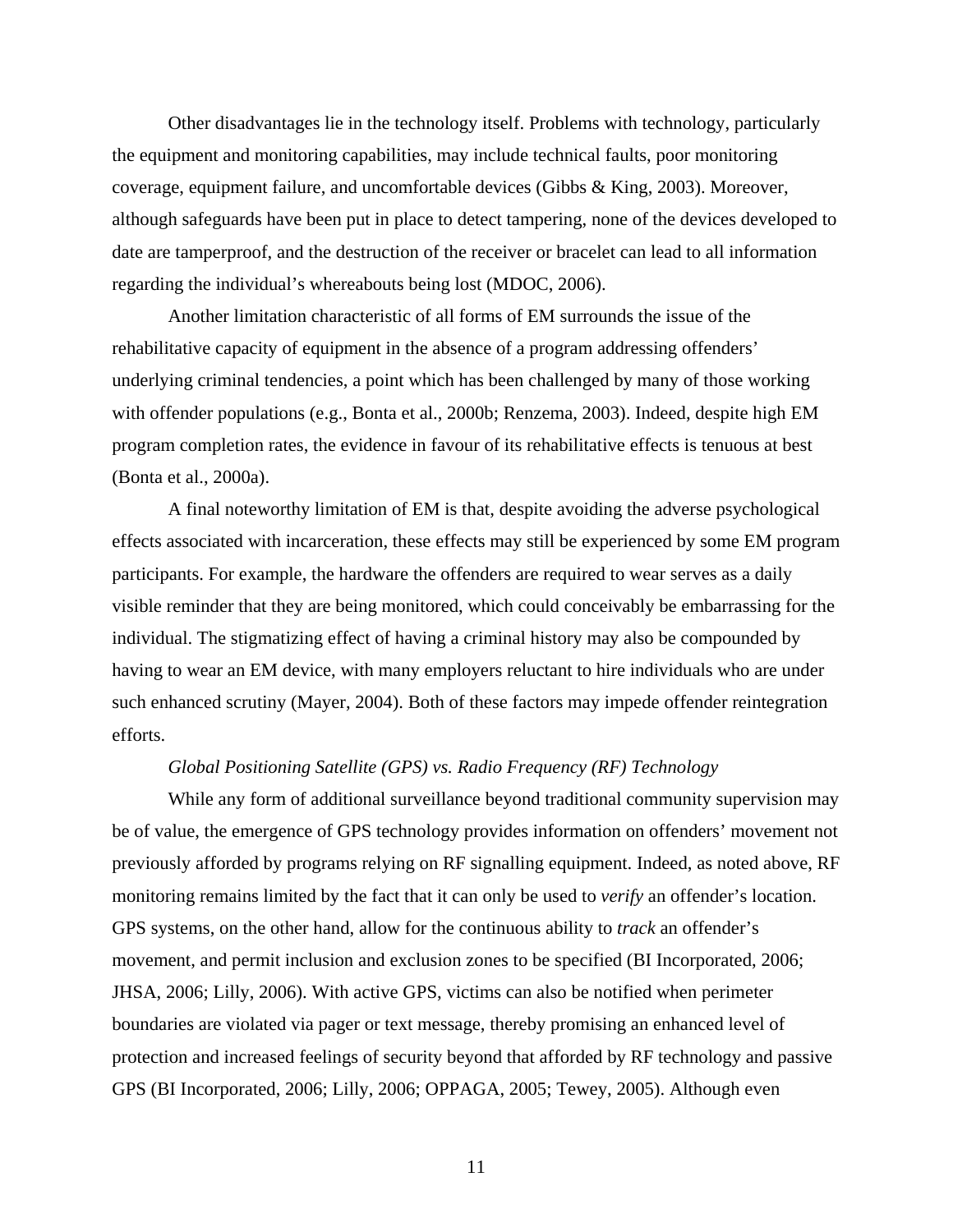satellite monitoring is only able to report where the offender is or has been and is unable to prevent criminal behaviour, without it, this movement information would be considerably more difficult to obtain.

Even though GPS technology promises an improved ability to monitor offenders in the community relative to RF equipment, several limitations have impeded its more widespread application. One major consideration appears to be the expense associated with such equipment. Overall, both the costs associated with the hardware necessary and the added manpower needed for 24-hour monitoring seven days a week is greater for EM programs using active GPS systems compared to RF systems, and the cost associated with passive GPS use tends to fall in between these two extremes (OPPAGA, 2005; Tewey, 2005). Relative to active GPS, passive GPS tends to create a heavier workload for probation and parole officers since the latter software requires the officer to sift through each day's prior movement data in order to identify potential release violations (OPPAGA, 2005). In addition, jurisdictions that employ both active and passive satellite tracking technology have reported the passive systems to produce the highest number of incidents requiring officer follow-ups, many of which turn out to be false alarms (OPPAGA, 2005). As a result, after adjusting for the resultant greater workload required by the officer, the active system is actually reported to surpass its passive counterpart in the cost-effectiveness domain (OPPAGA, 2005). These findings suggest that the economical differences between active and passive technology may relate more to how the information is being processed and have less to do with the actual systems themselves.

Another limitation associated with satellite tracking technology is its reliance on wireless data service coverage (MDOC, 2006; Tewey, 2005). Similar to the "dead spots" commonly experienced by cell phone users, the cell phone included in the transmitter box may lose satellite signals when entering large structures or when moving between buildings, thus compromising the ability to know an offender's location (MDOC, 2006; Tewey, 2005). Such signal loss alerts the monitoring centre, and requires an immediate (for active systems) agent response, regardless of whether the offender has in fact violated a condition of his or her release (MDOC, 2006). On the other hand, with an active system, it is noteworthy that location data can still be stored in the personalized tracking device under such circumstances and retrieved when the device is once again within cellular range (Tewey, 2005).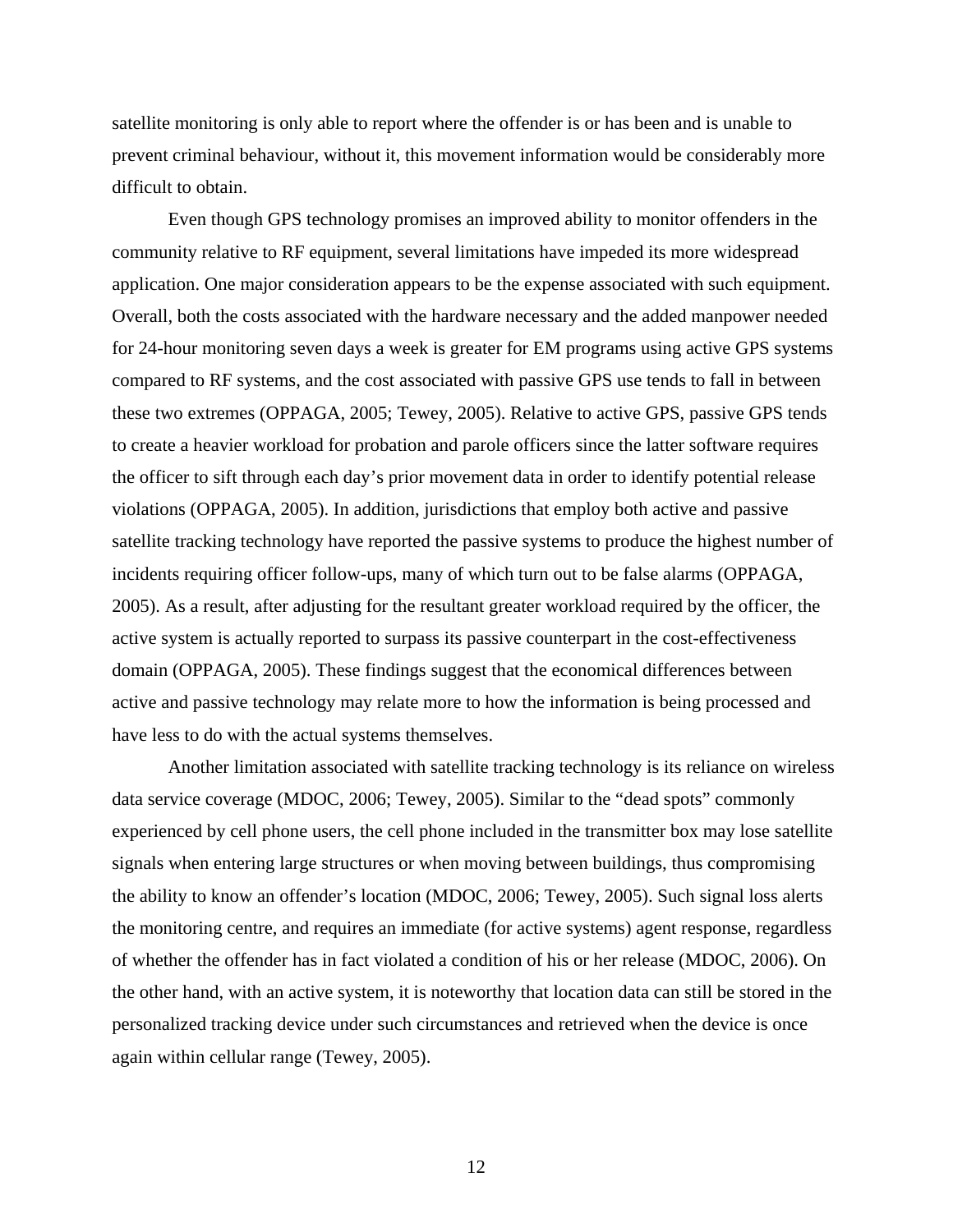<span id="page-14-0"></span>In summary, the enhanced level of supervisory control associated with EM, and the potential for such control to increase public safety provide a sound rationale for further research on EM technology as an aid to the more traditional community supervision practices. The added merits associated with GPS equipment have only begun to be realized, yet this alternative to RF signalling devices is emerging as the monitoring tool of choice where budgets permit (Lilly, 2006). Presently, Nova Scotia is the only province in Canada utilizing GPS technology, with the remainder relying on RF-based systems. Limiting the use of GPS to higher-risk offenders may help serve to off-set any additional costs associated with its use, a sentiment echoed by many working within the field of corrections (OPPAGA, 2005; Tewey, 2005). Furthermore, as GPS system use becomes more widespread and technological advancements are made, the costs associated with their use can be expected to decline, making their implementation less restricted by financial considerations.

## **Issues Surrounding the EM of Offenders: The Debate Continues**

 Even with the increased use of EM with correctional populations worldwide, several legal, ethical, and practical issues surrounding its use remain. Since the initial implementation of these programs in the early 1980s, the focus among these issues has shifted from an emphasis on legal and moral concerns to those falling within the economic domain (Albrecht, 2005; JHSA, 2000, 2006). Systemic issues have likewise risen to the forefront (JHSA, 2006), and the social impact of EM on the offender and his or her family have increasingly become recognized (Gainey & Payne, 2000; Martinovic, 2002; Payne & Gainey, 2004). The expansion of EM programs has created a greater awareness of these issues, and conscious efforts directed towards minimizing their impact have ensured that such programs are delivered in a humane manner that protects both the offender and the community into which he or she is released.

 When EM first emerged as a means of monitoring offenders' activities, the primary concern was that the constitutional rights of offenders might be in jeopardy (Ingraham & Smith, 1972; JHSA, 2000; Lilly & Ball, 1987). Infringement of offenders' equality under the law and rights to privacy were key issues in this regard. Nevertheless, since the 1980s and early 1990s, the constitutionality of EM programs has been affirmed in the United States, where it is now generally conceded that offenders are not afforded the same degree of constitutional protection as other citizens (JHSA, 2000, 2006). As a result, such concerns have largely been allayed. The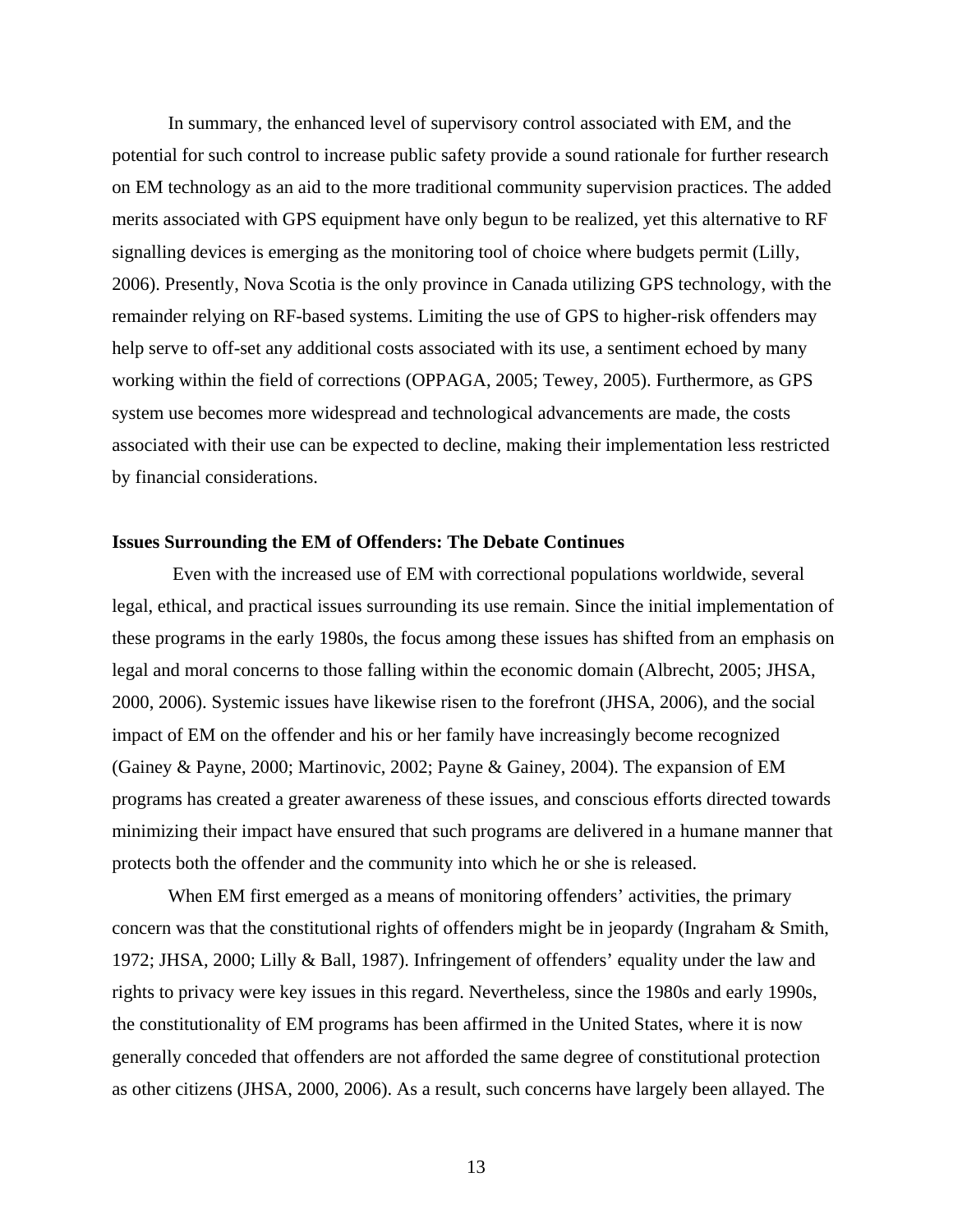proposed invasion of offenders' privacy has further been addressed through a rigorous selection process which entails the meeting of pre-defined eligibility criteria, full disclosure on the part of the administering correctional authorities of what participation entails, and these individuals' right to reject participation and opt instead for incarceration (JHSA, 2000, 2006).

In addition to invading offenders' privacy, it is recognized that the invasion of privacy also affects others residing with the offender through, for example, restraints on their phone line use or the potential adverse social effects associated with the visibility of both the body-worn and residential equipment. As such, consent is usually sought by the monitoring jurisdiction from both the offender and other adults residing in the household (Albrecht, 2005; Renzema, 2003). By obtaining consent from those being monitored, it is believed that any hardships entailed are accepted, including the imposed restrictions on freedom of movement and the continued monitoring of activities (Ingraham & Smith, 1972; Renzema, 2003). A similar argument could be made concerning the intrusiveness of EM. Even though the physical attachment of a device to a person can be both physically and psychologically invasive, fully informed consent can help negate this issue (Black  $&$  Smith, 2003). There is also an emerging body of evidence suggesting that offenders tend to perceive the equipment to be less restrictive than confinement, and wearing the equipment itself is seldom ranked high on their list of disadvantages (Albrecht, 2005; Beck, Klein-Saffran & Wooten, 1990; Gainey & Payne, 2000). While informed consent is similarly obtained from EM program participants in Canada, human rights issues continue to be a concern in the Canadian context.

Another issue frequently encountered in the EM debate is that many programs require participants to pay a fee towards the cost of the equipment and monitoring. Consequently, it is held that EM may not be equally afforded to all individuals. Concerns about discrimination against those lacking the financial resources have been raised in this regard (Black & Smith, 2003; JHSA, 2000, 2006). As noted by Black and Smith (2003), a justification for such practices is that these individuals are able to remain in the community and continue employment, thereby providing them with at least a modicum of disposable income that could be used for such purposes. The question then arises as to whether all offenders who take part in *any* type of community-based program should incur a fee. At the provincial level in Canada, the EM program administered by the Ministry of Community Safety and Correctional Services of Ontario (2004) charges employed offenders a fee for participation and gears the cost toward their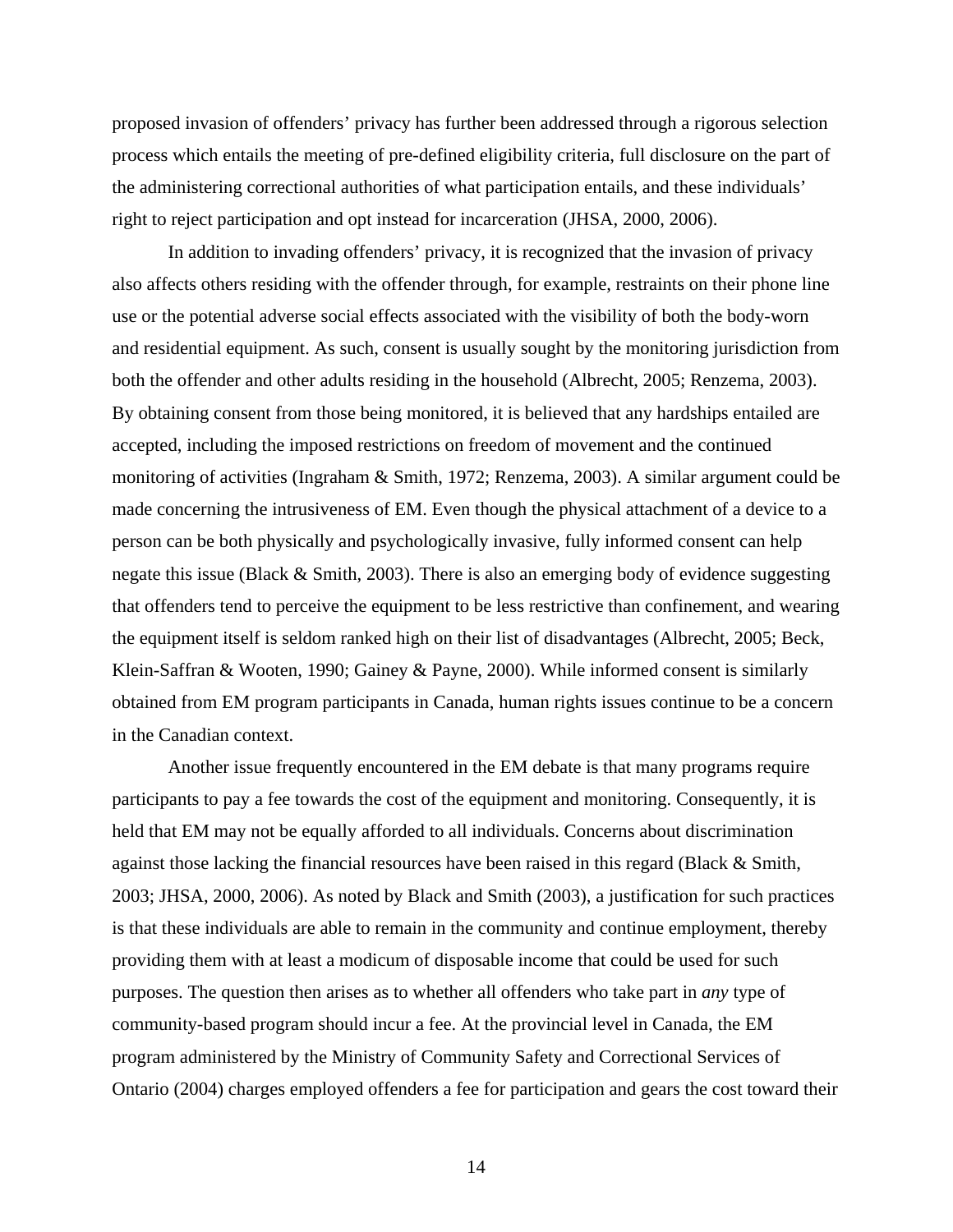level of income. Even so, no offender is disqualified from this program in the event that he or she is unable to pay. Similar practices are in place elsewhere in Canada at both the provincial and federal levels. In order to promote research on EM, such fees could be waived for interested participants, consistent with the methodology commonly used in clinical trials.

Another key issue pertaining to EM programs rests on their actual cost-effectiveness relative to incarceration and traditional community supervision programs. Although an initial Ontario pilot program was abandoned in 1989 because it was found to exceed the cost of prison (Ministry of Correctional Services of Ontario, 1991), since this time, many jurisdictions in the United States and abroad have reported substantial cost savings associated with their use (Boelens et al., 2003; Jarred, 2000; Maxfield & Baumer, 1990; Richardson, 1999). For instance, many studies have found high successful program completion rates (Boelens et al., 2003; Bonta et al., 2000a; Jarred, 2000; Finn & Muirhead-Steves, 2002; Gibbs & King, 2003), and some have also noted lower recidivism rates amongst electronically monitored offenders (Jarred, 2000; Gibbs & King, 2003), thus reducing the costs associated with both re-arrest and re-incarceration. As well, there is evidence suggesting that EM may be a fiscally conservative approach to community reintegration compared to other transitional services offered to offenders, such as halfway house placements (Klein-Saffran, 1995), and that further cost savings may be attained through offenders' continued employment in the community, their ability to pay taxes, and their personal contribution to the costs associated with EM equipment and/or programming fees (JHSA, 2006; Mainprize, 1992; Nellis, 1991; Payne & Gainey, 1999). Even though the cost of EM programs vary according to the type of technology employed, improvements in the manufacturing of equipment and the increased volume of production has generally reduced the capital outlay required for their implementation (JHSA, 2006). It is noteworthy that recent cost estimates for implementing GPS programs are now comparable to the costs that were once associated with those relying on RF-based technology (National Law Enforcement Corrections Technology Center [NLECTC], 1999). The additional staffing resources required according to whether offenders are monitored on a 24-hour basis relative to intermittently will likewise be influenced by budget considerations, and will need to be weighed against the added benefits of offering such programs.

 In spite of these encouraging reports, in order for EM programs to be a truly costeffective alternative to incarceration, it has been argued that such programs must lead to a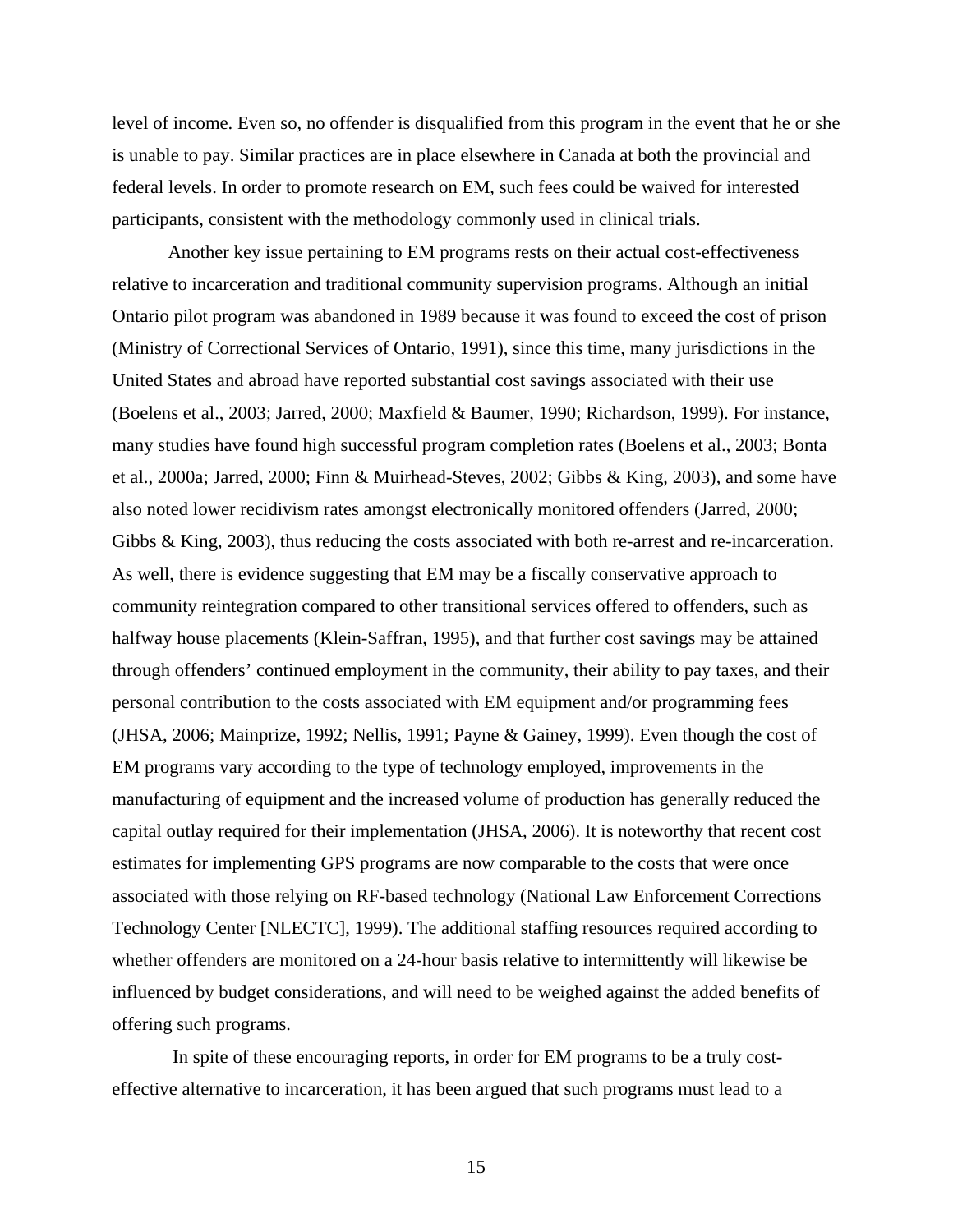reduction in the number of offenders incarcerated and the need to build new correctional facilities – the financial incentives initially driving the implementation of these programs (Lilly, 1992). At present, there is no consensus regarding the ability of EM programs to reduce prison populations (Bonta et al., 1999; Corbett & Marx, 1991; JHSA, 2006), and many contend that EM, as it is currently implemented, is not really being used as an alternative to incarceration, but rather as a new sentencing option (Bonta et al., 1999; Bonta et al., 2000a; JHSA, 2006; Mainprize, 1992; Renzema, 2003). This is referred to as the so-called widening of the "correctional net" in which EM is being applied to offenders who would not otherwise have received a prison sentence when such programs were not available as an alternative (Bonta et al., 1999; Bonta et al., 2000a; Clear & Cole, 2003; Mainprize, 1992; Renzema, 2003). In addition to this "front-end net-widening," some have also acknowledged that the net could be widened due to the increased likelihood of an eventual prison sentence for a technical violation among offenders subject to more intense monitoring practices (i.e., "back-end net-widening") (Tonry & Lynch, 1995). The consequence of both front- and back-end widening is that more offenders will be subjected to formal sanctions, and more staff will be required for supervision purposes. Even though there is some evidence in support of these consequences (e.g., Bonta et al., 2000a; Corbett & Marx, 1991), others have not found this to be the case (Boelens et al., 2003; Padgett et al., 2006). Bonta and colleagues (1999), for example, have purported that the eligibility criteria for most EM programs in Canada and elsewhere tend to include those offenders who are the least likely to re-offend, indicating that the programs are not being used as a true alternative to incarceration, but, instead, are engaging low-risk offenders who previously would not have had a sanction (or an additional sanction) imposed, and could function well without the additional controls imposed by EM.

On the other hand, Padgett and associates (2006), using the offence type of "violent" or "not violent" as a measure of offence seriousness, have found that offenders who had the additional sanction of being EM while under home confinement tended to be more serious offenders relative to those without EM, thus not supporting the "front-end" net-widening noted by Bonta and colleagues. As well, they did not find evidence suggesting that EM practices have a "back-end" net-widening effect, with EM actually found to decrease rather than increase the likelihood of revocation for a technical violation. However, hard data on the replacement of prison sentences by EM is difficult, if not impossible, to come by given the legal issues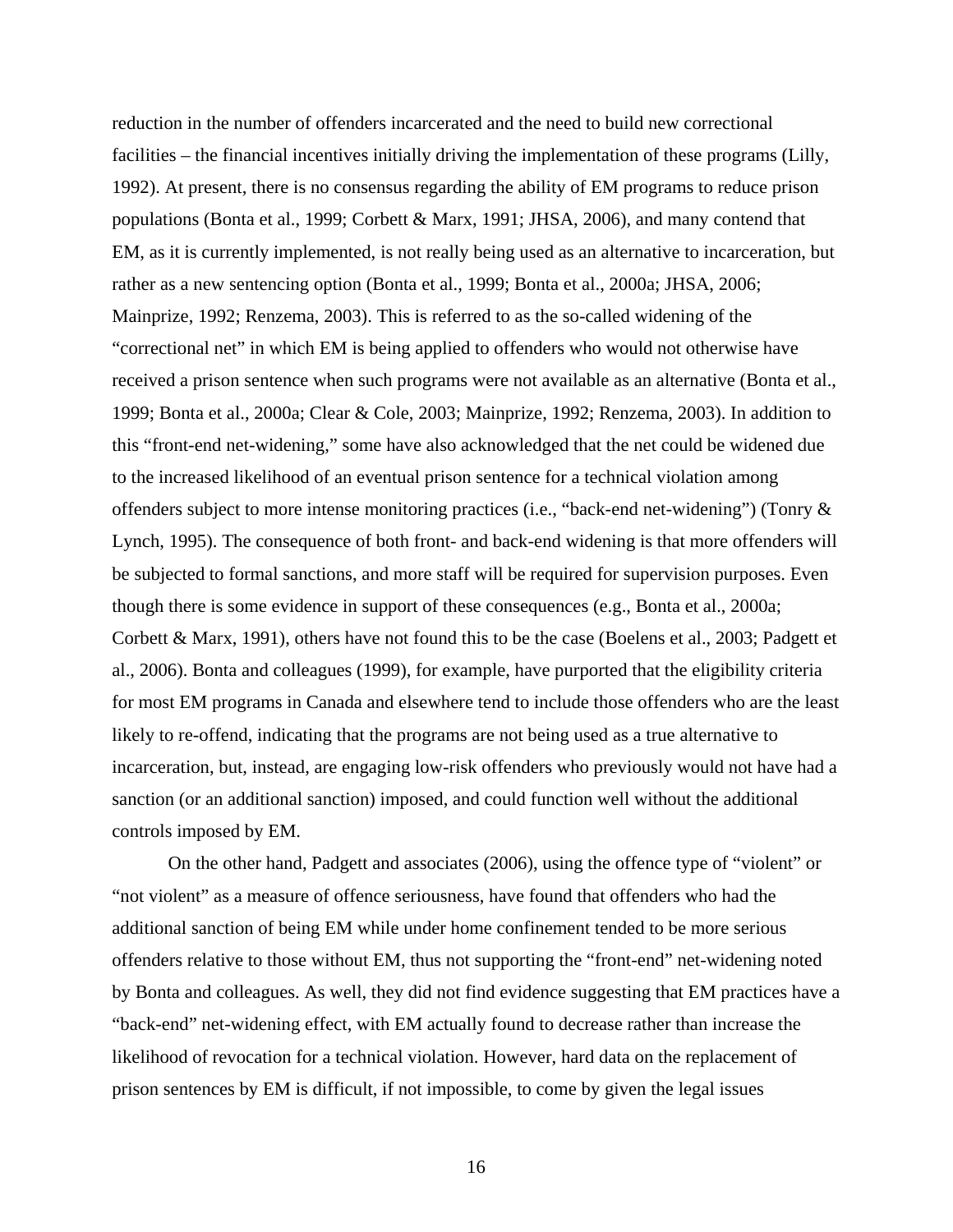concerning the random assignment of cases to control groups and exposure to EM (Albrecht, 2005). Consequently, conclusions tend to be made on the basis of qualitative data and perceptions of policy makers and program administrators. In order to reduce the likelihood of the correctional net being cast too far, reserving EM for higher-risk offenders would be the cautious approach for agencies seeking to offer EM as a true alternative to incarceration.

Concerns surrounding the relevant scope of applying EM technology in community corrections have likewise been raised in recent years and are, in many respects, related to concerns surrounding the net-widening effect (Black & Smith, 2003; JHSA, 2000). The versatility of EM across the various stages of the criminal justice process means that individuals awaiting trial, on probation, on temporary absences, on day or full parole, and those sentenced to home confinement could all be placed under this heightened form of surveillance (JHSA, 2000). Similarly, EM is presently applied to offenders of all risk levels, not just those at moderate to high risk of re-offending (Bonta et al., 1999; JHSA, 2000). This clearly runs contrary to the risk principle, which prescribes that the intensity of services and supervision should be matched to the level of offender risk (Andrews, Bonta, & Hoge, 1990), as well as the principle of proportionality, which states that the punishment should fit the crime committed and the offender's criminal history (JHSA, 2000). Such indiscriminate application of this technology, therefore, becomes an issue. The use of EM at the pre-trial stage, for example, raises the question of whether the "innocent until proven guilty" mandate is being followed, while its use after a period of incarceration has raised the question of the necessity of monitoring low-risk offenders.

 Another issue to be addressed in the EM debate concerns the rehabilitative and reintegrative potential of such programs above and beyond the successes achieved through prolonged incarceration or other community-based programs. Although several studies have documented lower recidivism rates and high compliance and program completion rates among EM offenders, in many cases, no control groups have been included for comparison purposes (see review in Bonta et al., 1999). Some have also suggested that the beneficial effects associated with EM may be limited to the duration of the program as their ability to affect behavioural change in the long-term has still to be evaluated (Bonta et al., 1999; Gable & Gable, 2005; Renzema & Mayo-Wilson, 2005). There is some evidence, however, that EM programs may improve the likelihood of offenders successfully completing other rehabilitation programs, thereby allowing them to benefit from their participation (Bonta et al., 2000b).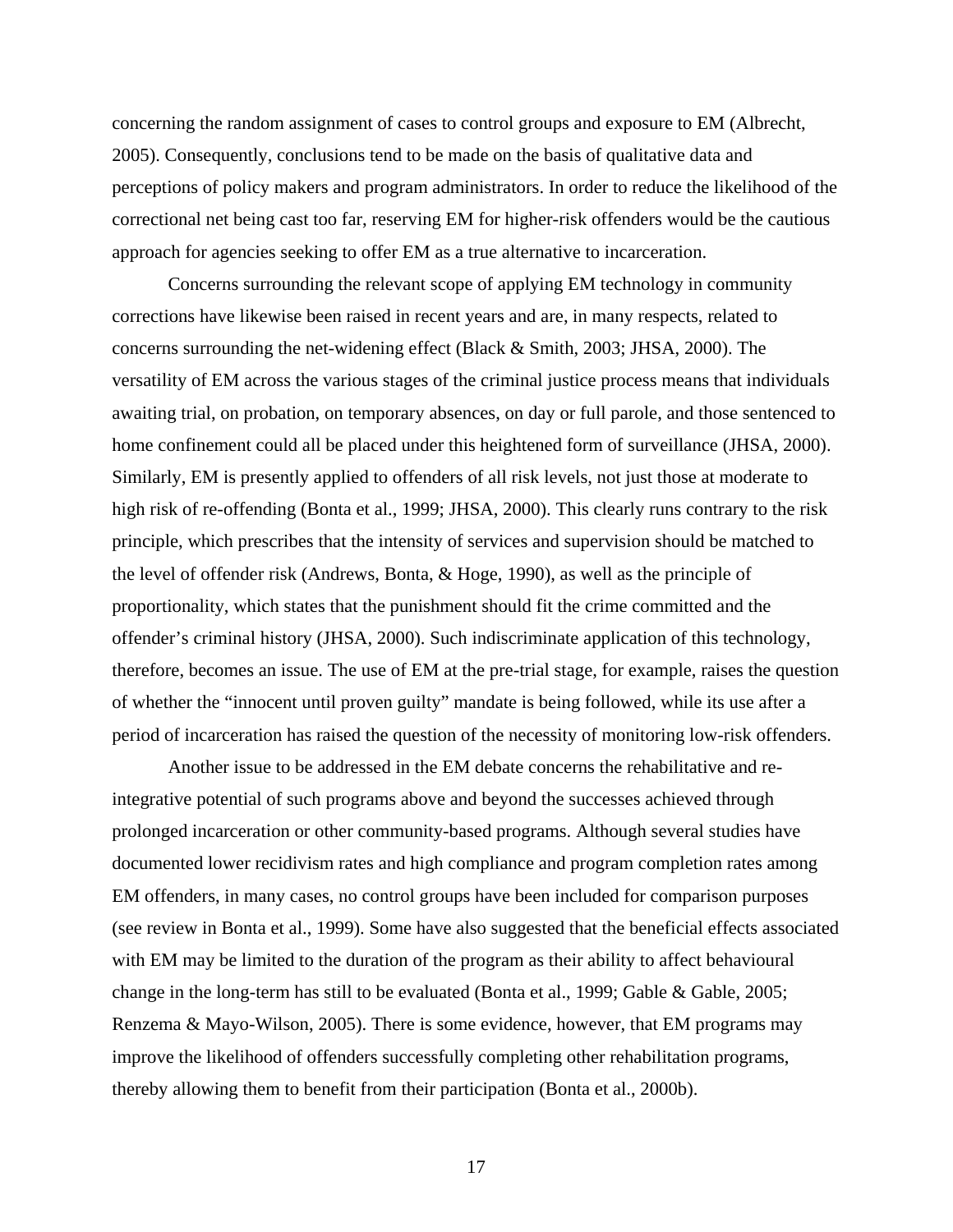A final concern surrounding EM programs lies in the potential adverse effects it has on the offender and other family members. As reviewed by Martinovic (2002), co-residents may find themselves indirectly punished as a result of being under constant surveillance, having their use of telephone lines and external social activities with the offender restricted, as well as through the creation of a more stressful home environment, and the stigma associated with living with a monitored offender. Yet, despite these stresses, most studies have generally reported that the benefits of EM for offenders and their families outweigh the negative consequences (Albrecht, 2005; Bonta et al., 1999; Rubin, 1990). In particular, both offenders and their spouses value the additional contact permitted through community monitoring, and offenders' continued ability to contribute to familial responsibilities, such as child care and finances (Bonta et al., 1999). Offenders themselves also tend to perceive EM to be less restrictive than incarceration (Albrecht, 2005; Beck et al., 1990; Gainey & Payne, 2000). Importantly, in a survey conducted by Rubin (1990), the author found that out of 186 offenders who had completed an EM program while under home confinement, all respondents reported that they were less likely to commit another crime after being monitored, and 70% indicated that it was very unlikely that they would become involved in criminal activity again. Gainey and Payne (2000) similarly noted offenders to report EM to have significant deterrent qualities, hence providing convergent evidence for the rehabilitative potential that monitoring practices hold.

In summary, while a number of issues about the use of EM programs continue to dominate correctional thought, efforts have been directed toward rectifying several of these concerns, and have resulted in EM being viewed by many as a humane, less restrictive alternative to incarceration. Several of the initial legal and ethical concerns have been adequately addressed through the implementation of strict guidelines documenting who is eligible to participate in EM programs, as well as clear provisions relating to program delivery and the attainment of voluntary and fully informed consent. Nevertheless, human rights issues continue to be a concern in Canada.

Though the cost-effectiveness of EM programs relative to incarceration and other community-based programs has been questioned, recent reports indicate that the costs entailed with EM are generally lower than those related to imprisonment (Albrecht, 2005). The evidence is less conclusive, however, with regards to alternative community sanctions (Albrecht, 2005).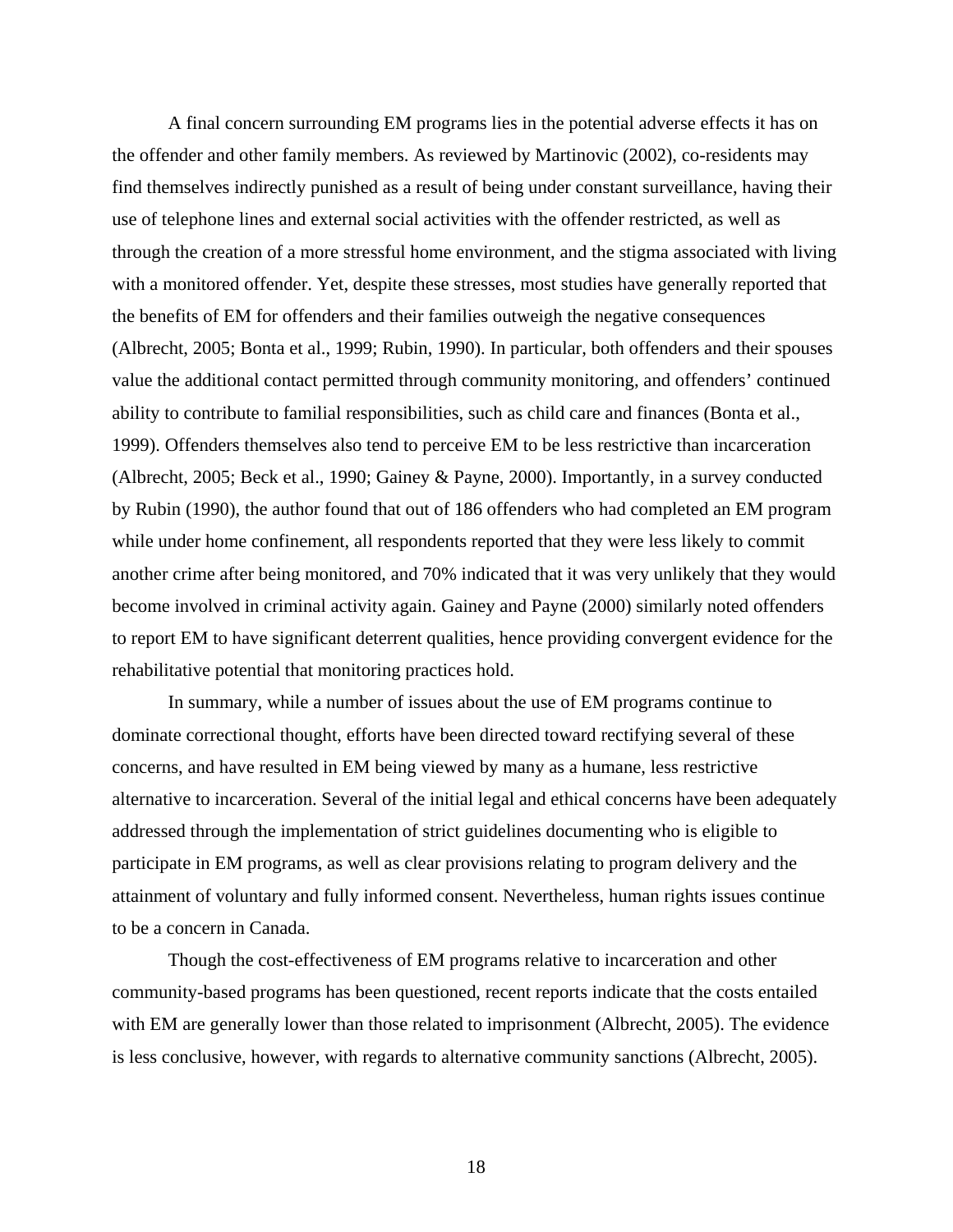<span id="page-20-0"></span>With this line of inquiry still in its infancy, it is too early to accurately assess the long-term financial implications of EM.

At the present time, it is also difficult to determine the rehabilitative capacity of EM programs, particularly their ability to achieve long-term behavioural change. Qualitative research that has sought to address the experience of EM from the offenders' vantage point suggests reason for optimism in that offenders have been noted to report EM to have both punitive and deterrent qualities. Whether refraining from criminal behaviour extends beyond the duration of the program will continue to be a contentious issue until the results of long-term follow-up evaluations are reported.

#### **Outcome Evaluations of EM Programs**

 The finding that many offenders report EM to significantly deter criminal behaviour is unquestionably noteworthy. Whether these self-proclamations translate into actual reductions in criminal conduct has yet to be reliably established. To date, the overwhelming majority of outcome evaluations are plagued by methodological limitations, thereby making any firm conclusions regarding their merits difficult to ascertain. Differences in outcome indices examined, risk levels of offenders included, supervision regimes and program components incorporated, also make comparisons across studies difficult, and will bear important implications for defining the relative "success" of EM programs. The review that follows focuses on the more commonly addressed outcome measures of recidivism and release violations. As will become apparent, the evidence compiled up until now has been equivocal and mixed.

 Early reviews of empirically-based outcome evaluations that have used recidivism rates as the criterion of interest generally suggest that electronically monitored offenders fare no better or worse than similar offenders sentenced to more restrictive sanctions (e.g., Rogers & Jolin, 1989). Nonetheless, it is generally conceded that this conclusion is tentative at best given that most of the initial evaluations suffered from several methodological limitations, with particular reference being made to their small sample sizes, reliance on low-risk volunteers, and failure to use random assignment (see Bonta et al., 1999; Rogers & Jolin, 1989). Moreover, the differing definitions of recidivism employed may explain the contradictory results reported in the literature (Petersilia & Turner, 1990; Roger & Jolin, 1989). Unfortunately, many of the methodological problems that plagued these early evaluations continue to characterize outcome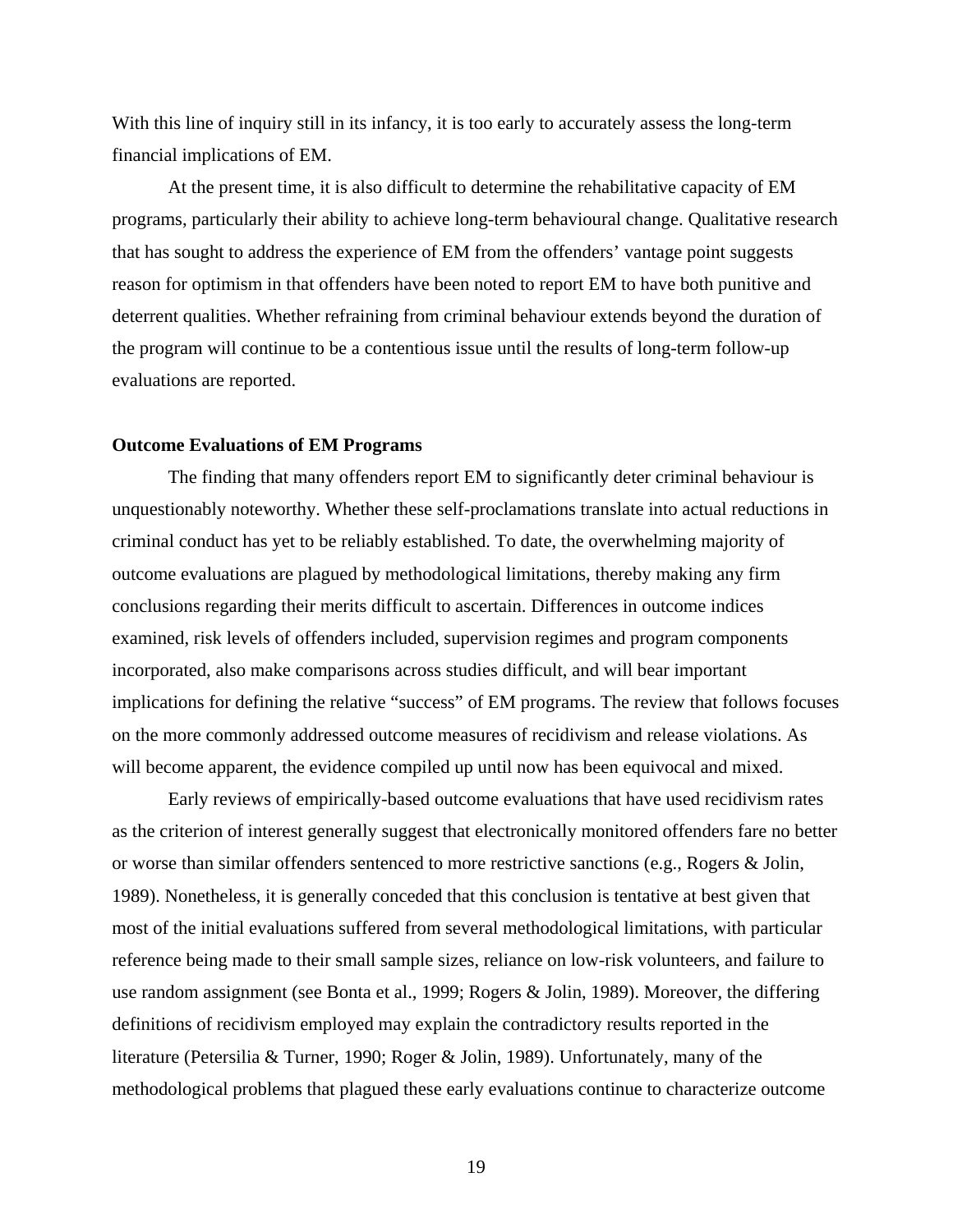studies nearly 20 years after the implementation of EM programs (Bonta et al., 1999), and some of the studies that have sought to address these inadequacies have revealed discouraging findings. In the widely cited Canadian study by Bonta and colleagues (2000a), for example, the authors found that once risk level was taken into consideration, EM offenders no longer showed significantly lower recidivism rates than the comparison groups of offenders who were on probation without EM and those released directly into the community with no such conditions imposed.

 An uncritical eye examining more recent reviews of the literature on the effectiveness of EM on recidivism for moderate- and high-risk offenders might also lead one to conclude that EM practices do not hold any potential merit in improving outcomes. However, many of these summaries are inherently flawed. For instance, Renzema and Mayo-Wilson's review (2005), presents a flowchart illustrating the process by which 154 outcome evaluations of EM were reduced to only three that met their criteria for inclusion. The authors proceed to conclude that there is little evidence supporting that EM has an impact on recidivism. Clearly, scepticism is warranted when drawing such a broad conclusion given that very few studies actually qualified for inclusion in their review and, of those that were included, the evidence surrounding the effectiveness of EM programs is more accurately characterized as mixed or inconclusive (Padgett et al., 2006). Similarly, in the often cited meta-analysis conducted by Gendreau and colleagues (2000) in which the authors examined the effect of various intermediate sanctions on recidivism, only six studies on EM were included in this analysis and the aggregated recidivism rate across these studies reported. The 6% recidivism rate for EM offenders compared to the 4% rate for the comparison group was taken to indicate that EM programs have minimal impact on re-offending. Although this conclusion may be valid based on the studies these authors evaluated, such sweeping conclusions should again be tempered by the fact that few studies specific to EM were included, and the effect sizes estimated across these studies were based on data from only 1,414 offenders.

Compared to the aforementioned studies which were limited in their sample sizes, larger scale evaluations provide a number of encouraging results concerning the utility of EM in reducing re-offending. For example, in October 2003, the state of Florida issued a report on the impact of EM across diverse outcome measures, including recidivism, revocation, and absconding (FDOC, 2003). The study covered a 10-year period from July 1993 through June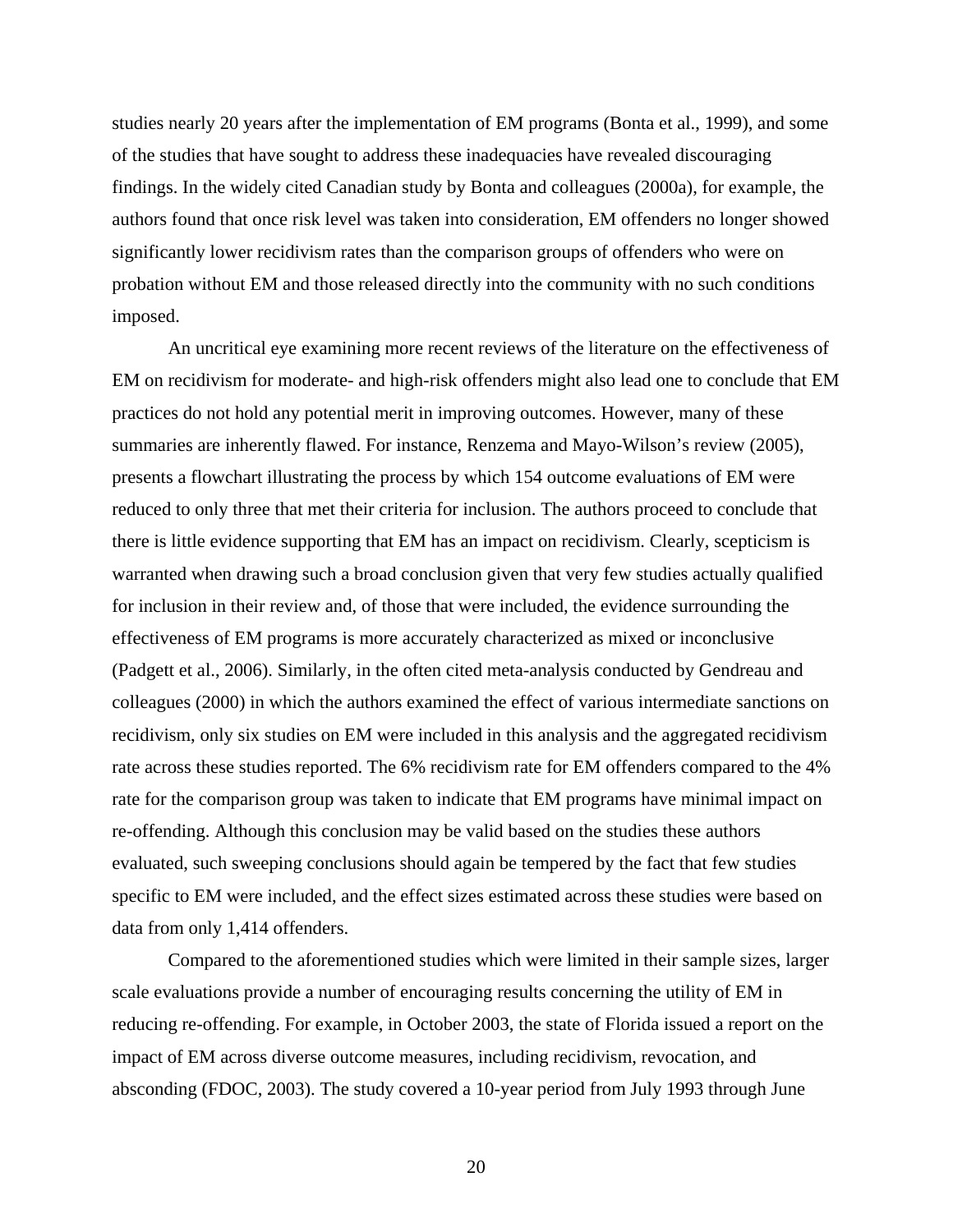2003, included over 63,000 cases, and controlled for a number of background factors, such as current offence type, prior convictions, violations, sentence length, and demographic characteristics. Outcomes were evaluated at a two-year follow-up. Overall, compared to offenders who participated in an EM program, offenders who were under community supervision without the benefit of EM were three times more likely to commit a new felony (i.e., 2.8% vs. 9.8%, respectively), twice as likely to commit a new misdemeanour (i.e., 1.3% vs. 3.5%), and more than twice as likely to abscond (i.e., 7.0% vs. 16.1%). In addition, offenders who were not EM were two and a half times more likely to have their release revoked for any type of offence compared to those who were monitored electronically. Similarly, in another Florida-based study that used data from a five-year cohort of 75,661 serious offenders placed on home confinement, Padgett and colleagues (2006) reported equally positive results across comparable outcome indices. This study also examined the incremental value of GPS technology relative to RF equipment. Overall, both monitoring systems were found to significantly reduce the likelihood of revocation for a new offence and absconding from supervision, even after controlling for a number of potentially influential sociodemographic and offence-related variables. Despite the enhanced surveillance capabilities associated with GPS monitoring, this form of technology was no more likely to reduce revocations or incidents of absconding relative to RF monitoring, and the use of either had the same inhibiting effect across diverse offender groups (i.e., violent, property, and drug offenders). Hence, these findings highlight that the use of EM technology more generally can have a significant incapacitory or deterrent effect on offending behaviour for diverse offender groups. However, whether these deterrent qualities are limited to the duration of the monitoring period or whether they also lead to long-term behavioural change, remains unknown. Clearly, these results suggest that EM can enhance public safety, at a minimum, while it is being used, and further emphasize the need for future research addressing its long-term viability as a rehabilitative tool. Given that this was one of the few outcome evaluations to include GPS monitoring, it will be important that additional research examine the relative efficacy of this technology on re-offending compared to other modern-day monitoring devices.

Besides the United States, European nations are emerging as prominent leaders in EM programs. Research on EM in the Netherlands, Sweden, Belgium, and England has generally been positive, indicating that this technology can effectively be used to ensure compliance with release conditions and reduce re-offending (see Boelens et al., 2003). Successful program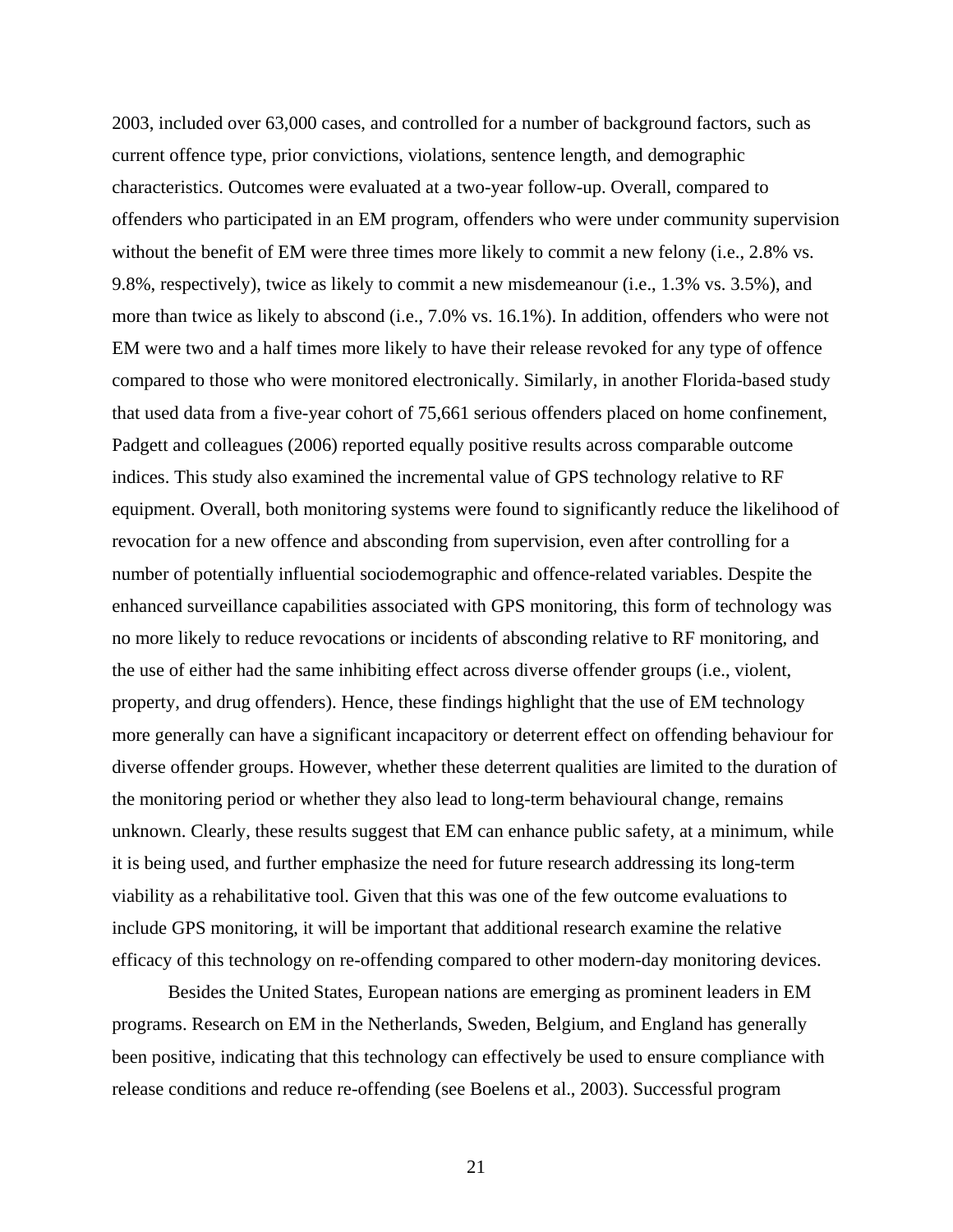<span id="page-23-0"></span>completion rates have been reported to be as high as 80% to 90% in many cases, and this includes studies that have targeted higher-risk offenders (Boelens et al., 2003). Overall, there is an emerging consensus across Europe that EM programs have made a significant contribution to improving supervision practices and in working with individuals who would otherwise be regarded as too risky for community supervision (Boelens et al., 2003).

In short, the literature on the effectiveness of EM in reducing recidivism rates has produced contradictory results. In spite of the fact that EM has been used in correctional contexts for approximately two decades, methodologically sound evaluations of its utility are just beginning to emerge. Many of the studies to date have been conducted on offenders who are at a low risk to re-offend when released into the community, regardless of whether they are monitored electronically or not. As a result, it is frequently concluded that any beneficial effects observed are not in fact attributable to EM programs but rather offenders' risk level (Bonta et al., 1999). However, such arguments are tempered by the positive outcomes of studies that have included higher-risk offenders, many of which are based on considerably larger sample sizes, enhanced methodological rigor, and superior data analytic techniques (e.g., Padgett et al., 2006). Moreover, even if EM is not found to have a significant impact on recidivism rates in all cases, this should not be taken to indicate that EM programs serve no useful purposes. The added surveillance capabilities of EM above and beyond what could reasonably be obtained through traditional human monitoring practices may serve to increase feelings of public security and safety, particularly for the victims of crime and their families. In addition, the potential for EM to encourage program participation could prove instrumental in engaging offenders in the rehabilitation process (Bonta et al., 1999; Gable & Gable, 2005), a factor important for the achievement of long-term behavioural change (Hanson & Bussière, 1998; Levenson & Macgowan, 2004). At the very least, the positive results that have been obtained to date justify further research into those factors that make the program successful.

## **Moving Forward: Recommendations for Advancing EM Practices**

 EM programs will likely continue to be a controversial issue for many years until there is a body of sound empirical evidence showing their merit. In the meantime, there are several issues that need to be addressed. In terms of future research endeavours, it could serve community corrections well if higher-risk offenders are targeted for participation, comparisons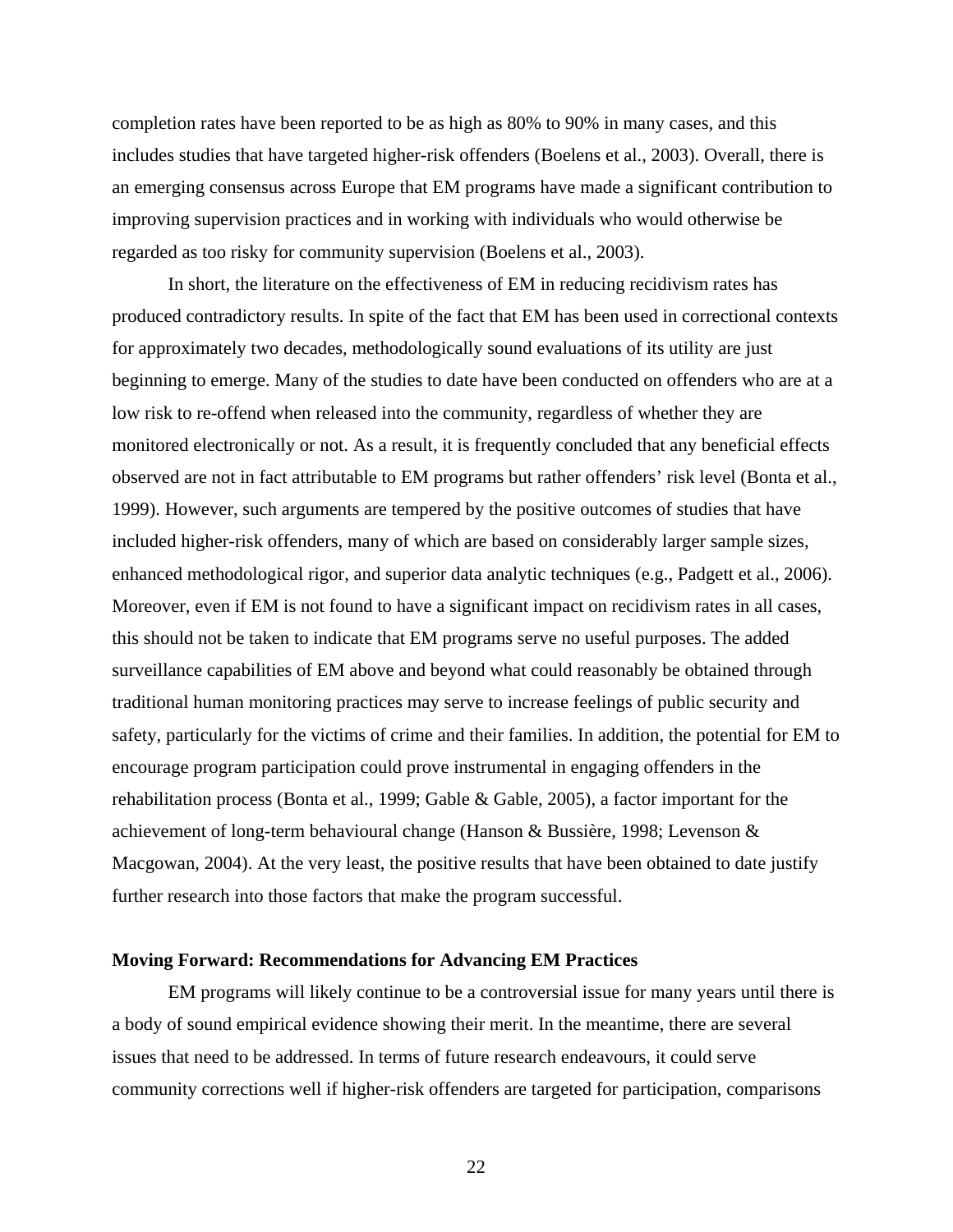<span id="page-24-0"></span>made amongst the types of equipment available (i.e., RF vs. GPS), and the links between successful completion and program characteristics are more fully explored. Further probing into offenders' perceptions of EM, as well as those of significant others affected by their participation, also remain worthy endeavours, as would a survey of the public's view of such practices across the stages of the criminal justice process. Educational efforts on the use of EM could then be directed accordingly. The establishment of a national database incorporating program characteristics, standards, and guidelines, and outcome evaluation data could additionally prove useful for research purposes. Ultimately, such undertakings would facilitate the development of the most effective EM programs and illuminate for whom they are most suitable. In this regard, European researchers have similarly noted the potential rewards that could be gleaned through the creation of an EM information network which would act as a central reference point where researchers and practitioners could share their experiences with EM and any results obtained (Boelens et al., 2003). It is held that increased information sharing and greater inter-disciplinary collaboration would be most influential in moving the field forward – a sentiment reminiscent of the "what works" literature in corrections.

 Therefore, both research and practice have the potential to merge in their efforts to inform our understanding of what makes EM programs effective and what factors may hinder their success. Indeed, best practice guidelines have begun to emerge, and thus far underscore the importance of clear, well-defined program objectives, the proper targeting of offender groups, good communication to all parties involved, fair and consistent application of sanctions, and practices that are non-discriminatory in nature and protective of offenders' rights (Boelens et al., 2003). The most successful schemes also have support from upper management, close working relationships between field and administrative staff, as well as contractors, adequate resources, and trained and adaptable staff (Boelens et al., 2003). Adequate attention to each of these factors would appear to provide a more solid foundation for the implementation of an effective EM program.

## **CONCLUSION**

In summary, this review of the literature has highlighted that many of the initial factors driving the implementation of EM programs, such as reducing prison populations and cost savings, have yet to materialize nearly 20 years after their implementation. It is also evident that,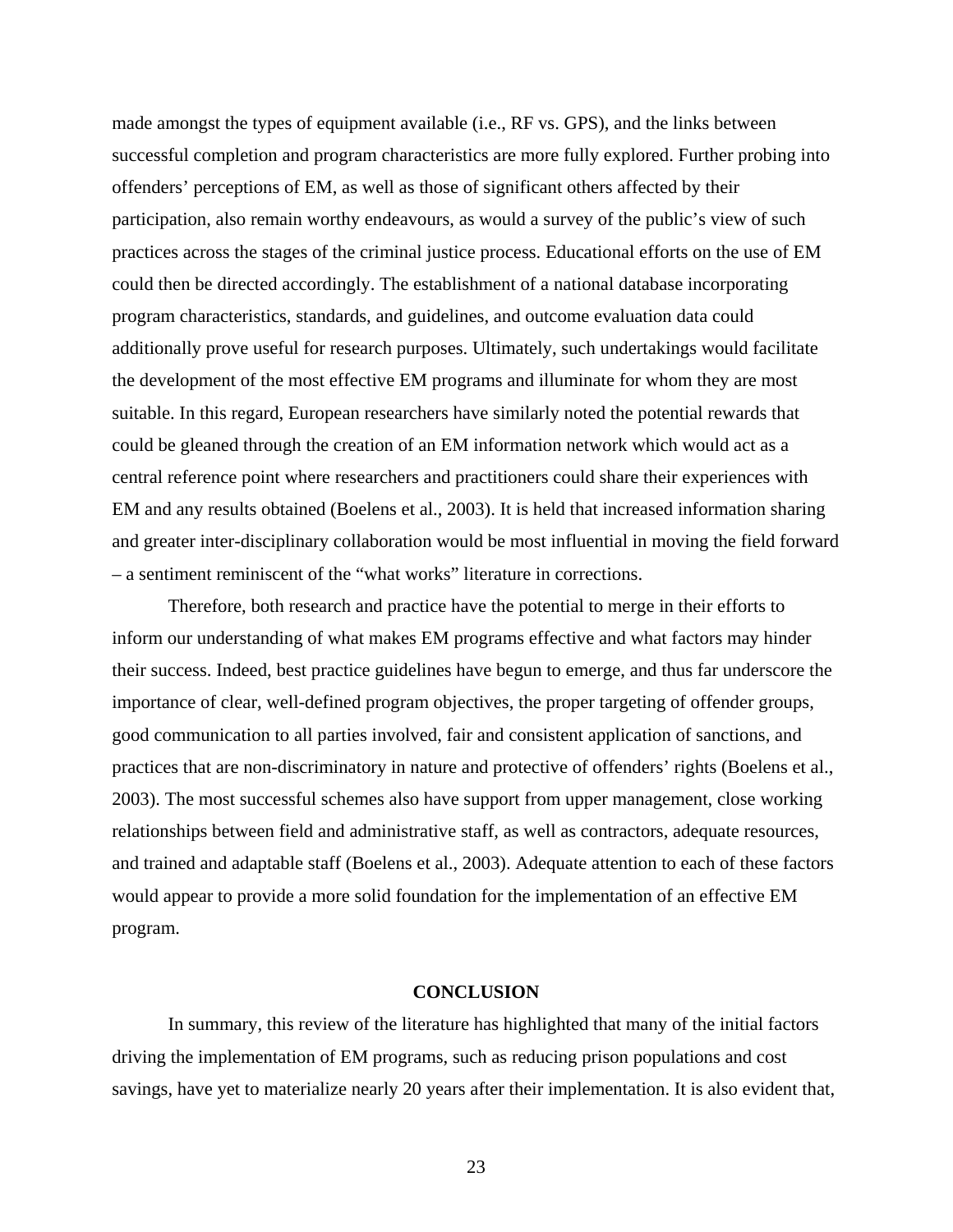at the present juncture, it is difficult to make any firm conclusions regarding the ability of EM to achieve such desired objectives as managing offenders' risk, reducing recidivism rates, and affecting positive behavioural change. To date, some of the evidence appears to support the merit of such programs in each of these areas, while other data does not. However, given that methodologically sound outcome evaluations have only begun to emerge in this area, and few have kept pace with the technological advancements that have been made in recent years, further research into how such programs operate, what makes them successful, and the value added component associated with incorporating EM into existing community supervision practices, remain worthy endeavours. Research of this sort is particularly needed in a Canadian context.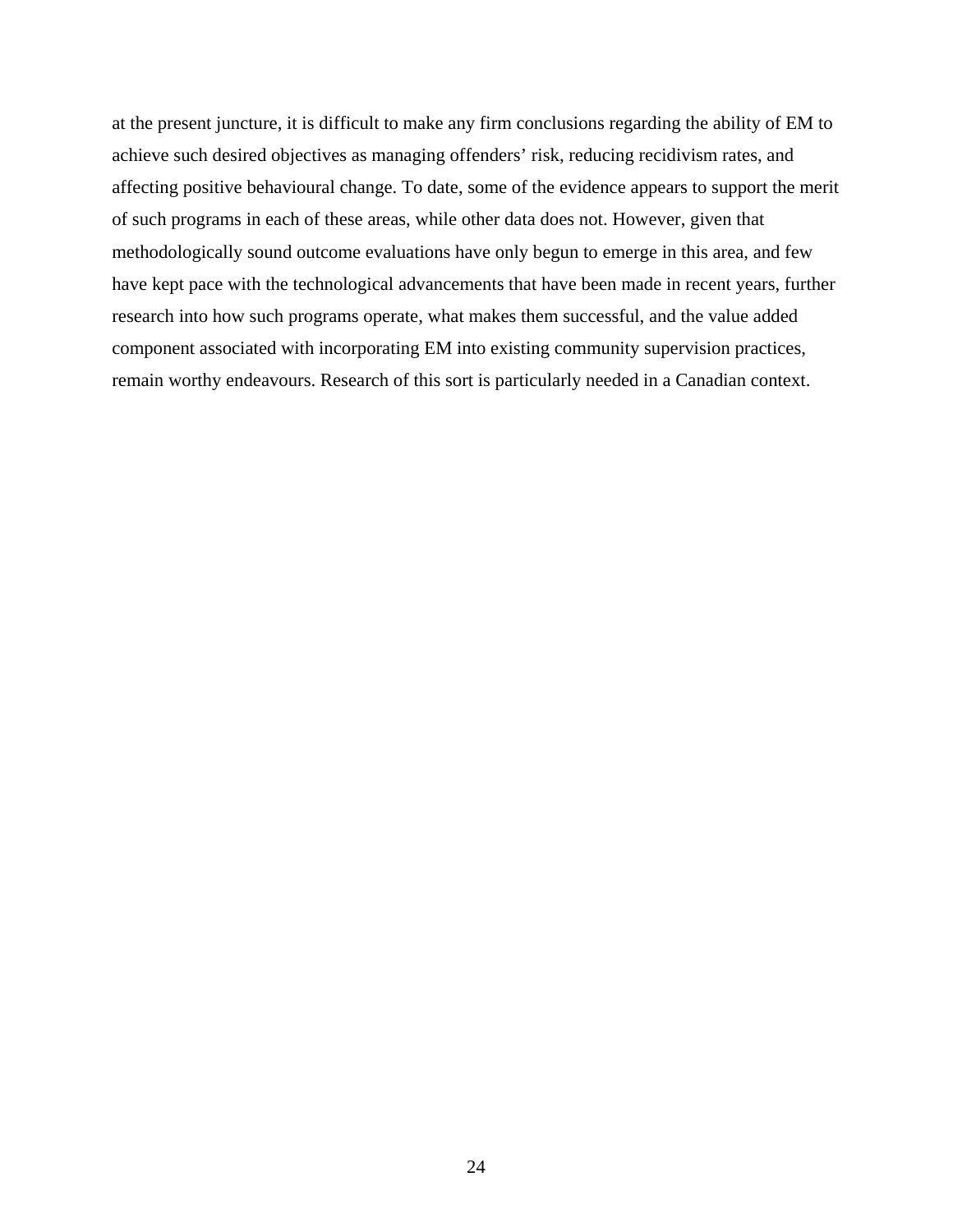#### **REFERENCES**

- <span id="page-26-0"></span>Albrecht, H. (2005). *Electronic monitoring in Europe. A summary and assessment of recent developments in the legal framework and the implementation of electronic monitoring.* Retrieved March 6, 2007, from<http://www.iuscrim.mpg.de/forsch/onlinepub/albrecht.pdf>
- Altman, R.N., Murray, R.E., & Wooten, E.B. (1997). Home confinement: A 90's approach to community supervision. *Federal Probation, 61,* 30-32.
- Andrews, D.A., & Bonta, J. (2003). *The psychology of criminal conduct* (3<sup>rd</sup> ed.). Cincinnati, OH: Anderson Publishing Company.
- Andrews, D.A., Bonta, J., & Hoge, R.D. (1990). Classification for effective rehabilitation: Rediscovering psychology. *Criminal Justice and Behaviour, 17,* 19-52.
- Beck, J.L., Klein-Saffran, J., & Wooten, H.B. (1990). Home confinement and the use of electronic monitoring with federal parolees. *Federal Probation, 54,* 22-31.
- BI Incorporated. (2006). *Active electronic monitoring becomes viable option for offender tracking.* Retrieved February 25, 2007, from<http://www.mspoa.org/pdf/> BI%20Electronic%20Monitoring.pdf
- Black, M., & Smith, R.G. (2003). Electronic monitoring and the criminal justice system. *Trends and Issues in Crime and Criminal Justice, 254,* 1-6.
- Boelens, R., Jonsson, U., & Whitfield, D. (2003, May). *Electronic monitoring in Europe.* Proceedings of the Conférence Permanente Européenne de la Probation. Egmond aan Zee, Netherlands. Retrieved March 2, 2007, from<http://www.cep-probation.org/> publications/reports/electronic\_monitoring\_in\_europe.shtml
- Bonta, J., Rooney, J., & Wallace-Capretta, S. (1999). *Electronic monitoring in Canada.* Ottawa, ON: Public Works and Government Services Canada.
- Bonta, J., Wallace-Capretta, S., & Rooney, J. (2000a). Can electronic monitoring make a difference? An evaluation of three Canadian programs. *Crime and Delinquency, 46,* 61- 75.
- Bonta, J., Wallace-Capretta, S., & Rooney, J. (2000b). A quasi-experimental evaluation of an intensive rehabilitation supervision program. *Criminal Justice and Behavior, 27,* 312- 329.
- Clear, T.R., & Cole, G.F. (2003). *American corrections* (6<sup>th</sup> ed.). Belmont, CA: Thomson-Wadsworth.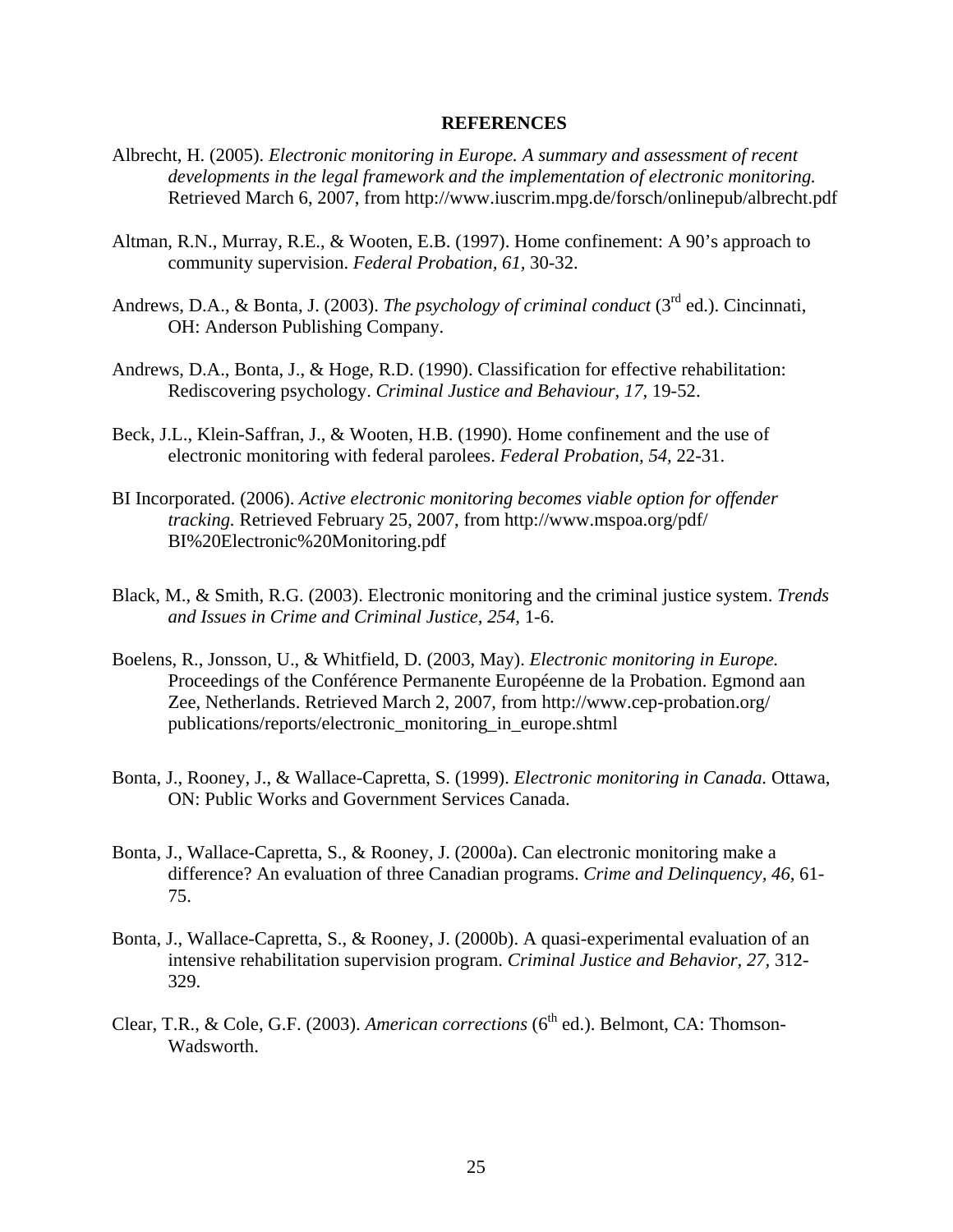- Clear, T., White, M., & Presnell, K. (1998). The offender in the community: Implications of the experience in the United States for the New Czech Republic. *Crime, Law and Social Change, 28,* 243-268.
- Cooprider, K.W., & Kerby, J. (1990). A practical application of electronic monitoring at the pretrial stage. *Federal Probation, 54,* 28-35.
- Corbett, R., & Marx, G.T. (1991). Critique: No soul in the new machine: Technofallacies in the electronic monitoring movement. *Justice Quarterly, 8,* 399-414.
- Courtright, K., Berg, B.L., & Mutchnick, R. (2000). Rehabilitation in the new machine? Exploring drug and alcohol use and variables related to success among DUI offenders under electronic monitoring – Some preliminary outcome results. *International Journal of Offender Therapy and Comparative Criminology, 44,* 293-311.
- Crowe, A.H. (2002). Electronic supervision: From decision-making to implementation. *Corrections Today, 64,* 130-133.
- Finn, M.A., & Muirhead-Steves, S. (2002). The effectiveness of electronic monitoring with violent male parolees. *Justice Quarterly, 19,* 293-312.
- Florida Department of Corrections. (2003). *A controlled study of the effects of electronic monitoring and officer caseload on outcomes for clients in community control.* Tallahassee, FL: Bureau of Research and Data Analysis.
- Gable, R.K., & Gable, R.S. (2005). Electronic monitoring: Positive intervention strategies. *Federal Probation, 69,* 1-7.
- Gainey, R.R., & Payne, B.K. (2000). Understanding the experience of house arrest with electronic monitoring: An analysis of quantitative and qualitative data. *International Journal of Offender Therapy and Comparative Criminology, 44,* 84-96.
- Gainey, R.R., Payne, B.K., & O'Toole, M. (2000). Time in jail, time on electronic monitoring, and recidivism: An event history analysis. *Justice Quarterly, 17,* 733-752.
- Gendreau, P., Goggin, C., Cullen, F.T., & Andrews, D.A. (2000). The effects of community sanctions and incarceration on recidivism. *Forum on Corrections Research, 12,* 10-13.
- Gibbs, A., & King, D. (2003). The electronic ball and chain? The operation and impact of home detention with electronic monitoring in New Zealand. *The Australian and New Zealand Journal of Criminology, 36,* 1-17.
- Hanson, R.K., & Bussière, T. (1998). Predicting relapse: A meta-analysis of sexual offender recidivism studies. *Journal of Consulting and Clinical Psychology, 66,* 348-362.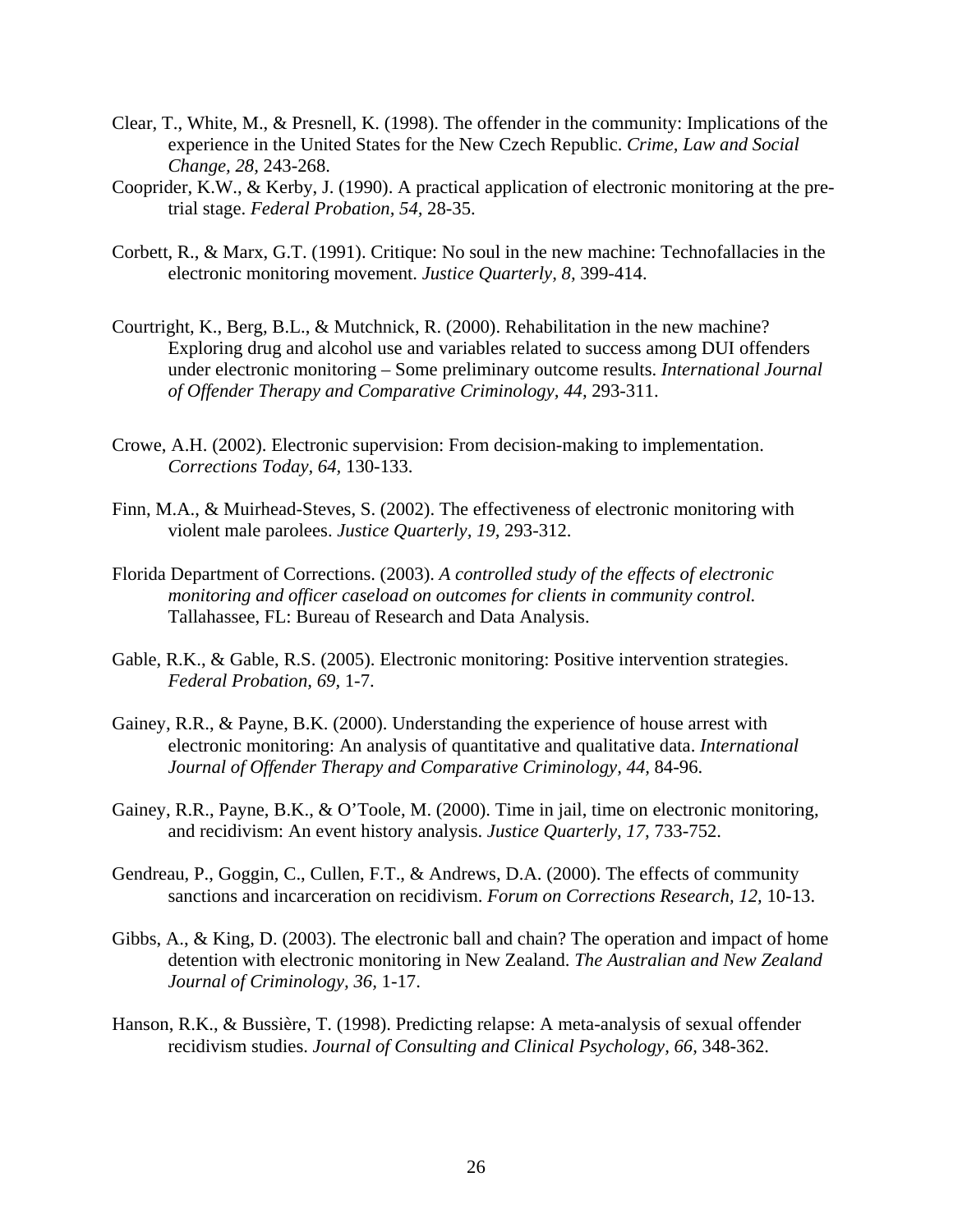- Ingraham, B.L., & Smith, G.W. (1972). The use of electronics in the observation and control of human behaviour and its possible use in rehabilitation and parole. *Issues in Criminology, 7,* 35-53.
- Jarred, W. (2000). *Electronic monitoring: Corrective Services Bill 2000.* Legislative Brief 11/00. Queensland Parliamentary Library, Brisbane.
- John Howard Society of Alberta (2000). *Electronic monitoring.* Retrieved February 15, 2007, from<http://www.johnhoward.ab.ca/PUB/A3.htm>
- John Howard Society of Alberta (2006). *Electronic (radio frequency) and GPS monitored community based supervision programs.* Retrieved February 15, 2007, from http://www.johnhoward.ab.ca/PUB/PDF/monitorupdate.pdf
- Klein-Saffran, J. (1995). *Electronic monitoring vs. halfway houses: A study of federal offenders. Alternatives to Incarceration Research Report.* Washington, DC: U.S. Department of Justice, Federal Bureau of Prisons.
- Levenson, J.S., & Macgowan, M.J. (2004). Engagement, denial, and treatment progress among sex offenders in group therapy. *Sexual Abuse: A Journal of Research and Treatment, 16,* 49-63.
- Lilly, J.R. (1992). Electronic monitoring: Another fatal remedy? In C.A. Hartjen & E.E. Rhine (Eds.), *Correctional theory and practice* (pp. 87-115). Chicago, IL: Nelson-Hall.
- Lilly, J.R. (2006). Issues beyond empirical EM reports. *Criminology and Public Policy, 5,* 93- 102.
- Lilly, J.R., & Ball, R. (1987). A brief history of house arrest. *Northern Kentucky Law Review, 20,* 505-530.
- Mainprize, S. (1992). Electronic monitoring in corrections: Assessing cost-effectiveness and the potential for widening the net of social control. *Canadian Journal of Criminology, 34,* 161-180.
- Martinovic, M. (2002, September). *The punitiveness of electronically monitored community based programs.* Paper presented at the Probation and Community Corrections Officers' Association Inc. Conference, Perth, Australia.
- Maxfield, M.J., & Baumer, T. (1990). Home detention with electronic monitoring. *Crime and Delinquency, 36,* 521-536.
- Mayer, M. (2004). *Evaluation of a pilot project on electronic monitoring.* Retrieved March 1, 2007, from http://www.iuscrim.mpg.de/forsch/krim/mayer\_en.html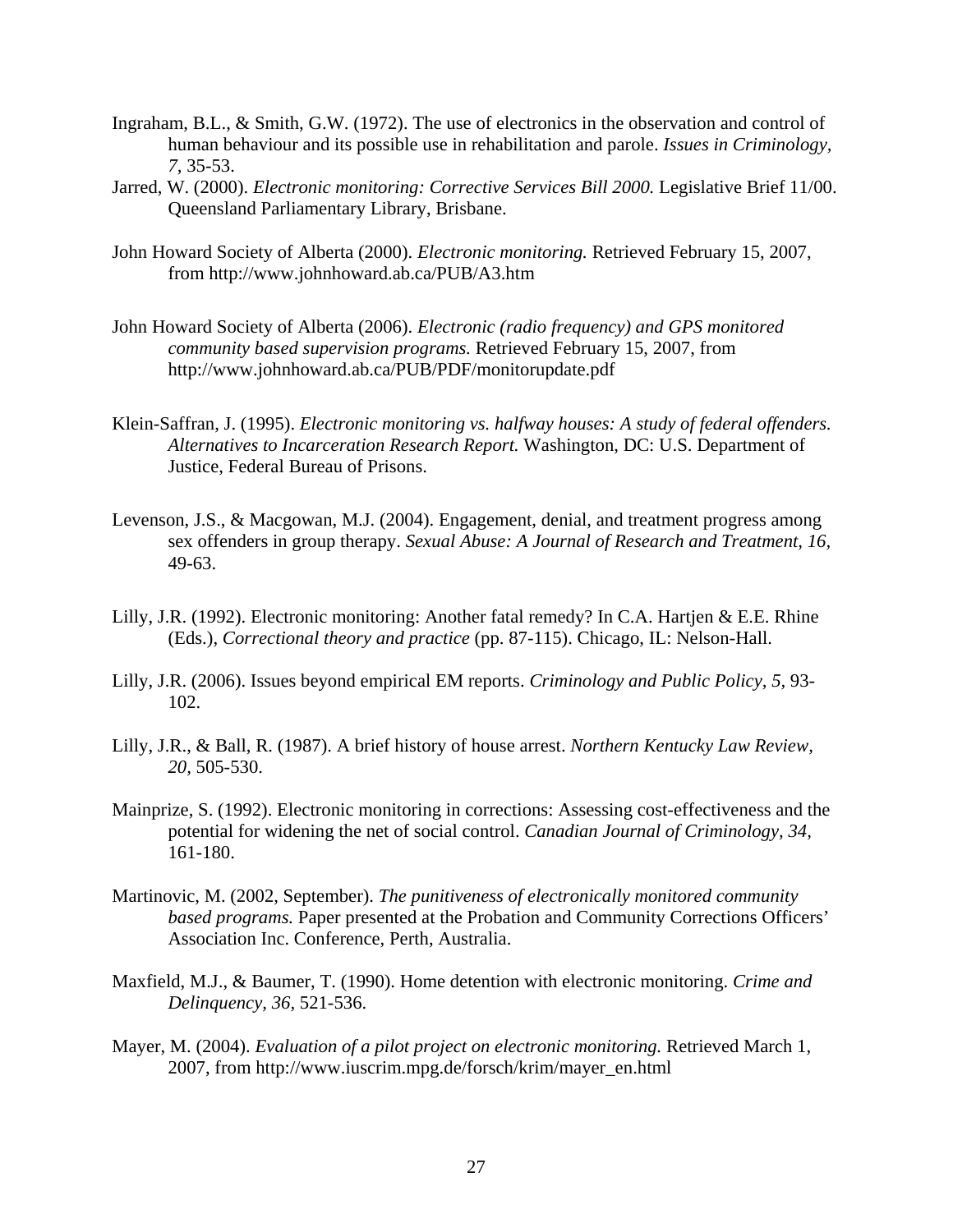- Ministry of Community Safety and Correctional Services (2004). *Community corrections: Electronic monitoring.* Retrieved March 6, 2007, from [http://www.mcscs.](http://www.mcscs.%20jus.gov.on.ca/english/)  [jus.gov.on.ca/english/](http://www.mcscs.%20jus.gov.on.ca/english/)corr\_serv/comm\_corr/elect\_mon.html
- Ministry of Correctional Services of Ontario. (1991). *An evaluation of the electronic monitoring pilot project: Mimico correctional centre, April, 1989 – October, 1990.* North Bay, ON: Ministry of Correctional Services of Ontario.
- Minnesota Department of Corrections. (2006). *Electronic monitoring of sex offenders: 2006 report to the legislature.* Retrieved March 1, 2007, from [http://archive.leg.state.mn.us/](http://archive.leg.state.mn.us/%20docs/2006)  [docs/2006](http://archive.leg.state.mn.us/%20docs/2006)/Mandated/060146.pdf
- Mukherjee, S. (1999). Intermediate sanctions: Electronic monitoring and house arrest. In G. Newman (Ed.), *Global report on crime and justice*. New York: Oxford University Press.
- National Law Enforcement Corrections Technology Center. (1999). *Keeping track of electronic monitoring.* Retrieved March 2, 2007, from http://nlectc.org/txtfiles/ElecMonasc.html
- Nellis, M. (1991). The electronic monitoring of offenders in England and Wales. *British Journal of Criminology, 31,* 165-185.
- Office of Program Policy Analysis and Government Accountability. (2005). *Electronic monitoring should be better targeted to the most dangerous offenders.* Research Report No. 05-19. Retrieved February 20, 2007, from <http://www.oppaga.state.fl.us/> reports/pdf/0519rpt.pdf
- Padgett, K.G., Bales, W.D., & Blomberg, T.G. (2006). Under surveillance: An empirical test of the effectiveness and consequences of electronic monitoring. *Criminology and Public Policy, 5,* 61-92.
- Payne, B.K., & Gainey, R.R. (1999). Attitudes toward electronic monitoring among monitored offenders and criminal justice students. *Journal of Offender Rehabilitation, 29,* 195-208.
- Payne, B.K., & Gainey, R.R. (2000). Electronic monitoring: Philosophical, systemic, and political problems. *Journal of Offender Rehabilitation, 31,* 93-112.
- Payne, B.K., & Gainey, R.R. (2004). The electronic monitoring of offenders released from jail or prison: Safety, control, and comparisons to the incarceration experience. *The Prison Journal, 84,* 413-435.
- Petersilia, J., & Turner, S. (1990). Comparing intensive and regular supervision for high risk probationers. *Crime and Delinquency, 36,* 87-111.